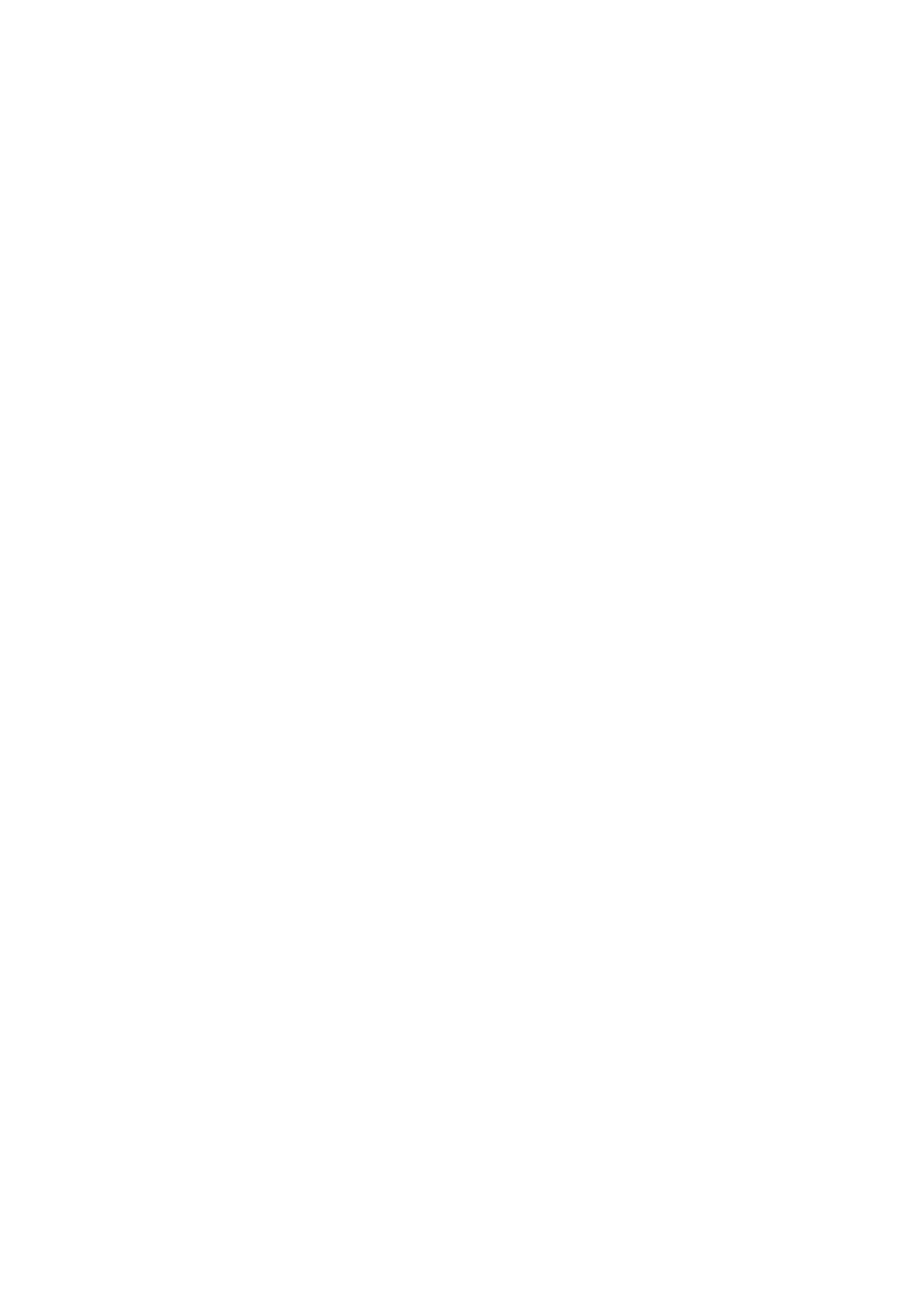# **Contents**

| <b>Foreword</b>                                                            | 1              |
|----------------------------------------------------------------------------|----------------|
| Introduction and context                                                   | $\overline{2}$ |
| About this guidance                                                        | 2              |
| The value of Enterprise and Entrepreneurship Education                     | 2              |
| Aims and vision for Enterprise and Entrepreneurship Education              | 3              |
| Context                                                                    | 3              |
| <b>Definitions and distinctions</b>                                        | 7              |
| Enterprise                                                                 | 7              |
| Entrepreneurship                                                           | 7              |
| <b>Employability and Employment</b>                                        | 8              |
| <b>Enterprise Education</b>                                                | 9              |
| <b>Entrepreneurship Education</b>                                          | 9              |
| <b>Entrepreneurial Education</b>                                           | 9              |
| The relationship between employability,<br>enterprise and entrepreneurship | 9              |
| Delivering Enterprise and Entrepreneurship Education                       | 11             |
| Delivery methods                                                           | 13             |
| Assessment                                                                 | 14             |
| Evaluation and impact                                                      | 17             |
| The student learning experience                                            | 18             |
| The learning journey                                                       | 18             |
| Towards entrepreneurial effectiveness                                      | 18             |
| Enterprise awareness                                                       | 18             |
| Developing an entrepreneurial mindset                                      | 19             |
| Developing entrepreneurial capability                                      | 19             |
| Entrepreneurial effectiveness                                              | 20             |
| Graduate outcomes                                                          | 22             |
| The supportive institution                                                 | 26             |
| Location within an institution: factors to consider                        | 26             |
| Supporting the educators                                                   | 27             |
| Strategy and vision                                                        | 27             |
| Funding                                                                    | 27             |
| Evaluating impact and success                                              | 27             |
| <b>Appendix 1: Resources</b>                                               | 28             |
| <b>Appendix 2: The Advisory Group</b>                                      | 30             |
| <b>Appendix 3: Partner Organisations</b>                                   | 31             |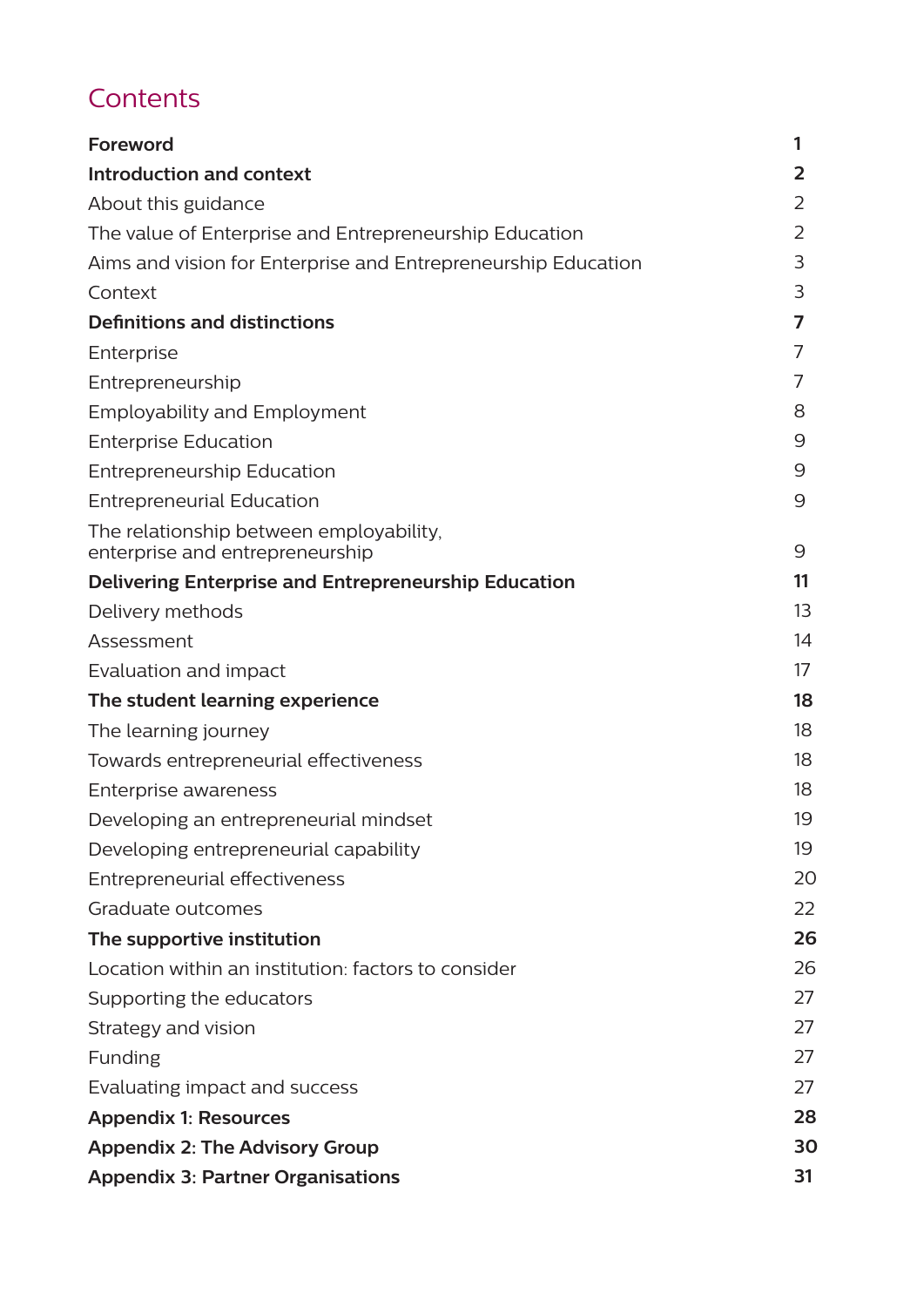# Foreword

Described as a landmark document by the British Government's Chief Entrepreneurial Adviser, and used to inform international initiatives such as the European Commission's EntreComp Framework, QAA's 2012 guidance on Enterprise and Entrepreneurship<sup>1</sup> has been applied to shape and develop new educational initiatives worldwide. Five years on, we have seen its impact evidenced in new types of courses, new types of learning and new metrics for success.

The purpose of this document is to capture this impact and to provide a future roadmap for Enterprise and Entrepreneurship Education. We have consulted widely, heard case studies from around the UK at our Quality Enhancement Network events, taken the views of over 60 delegates from an international conference, and listened to international colleagues who are actively using it in contexts that we never imagined.

The 2012 team described the guidance as a 'stake in the sand', meaning that at that juncture many of the concepts were untried and untested. This document builds on the success that has been evidenced, learns from interpretations derived from it and once again looks forward, in order to support the educator community which has evolved and continues to evolve this important educational agenda.

I can only express my deepest gratitude to all of those who have supported this review and, ultimately, contributed to the development of this document. The names and organisations of those involved in the final drafting are included at the back of this guidance, and indicate the sheer breadth of stakeholder engagement.

The reader who is familiar with the 2012 guidance will notice that our definitions have been enhanced, a new breadth of impact measures has been developed, and the pipeline of learning activities is aligned to institutional support. These were the changes called for by the educators who joined our consultations, however, these new additions are simply enhancements, in line with what the community of practice has called for.

#### **Andy Penaluna**

#### **Chair, QAA Enterprise and Entrepreneurship Review**

<sup>1</sup> *Enterprise and entrepreneurship guidance: Guidance for UK higher education providers* (2012), available at: [www.qaa.ac.uk/publications/information-and-guidance/publication?PubID=70.](http://www.qaa.ac.uk/publications/information-and-guidance/publication?PubID=70)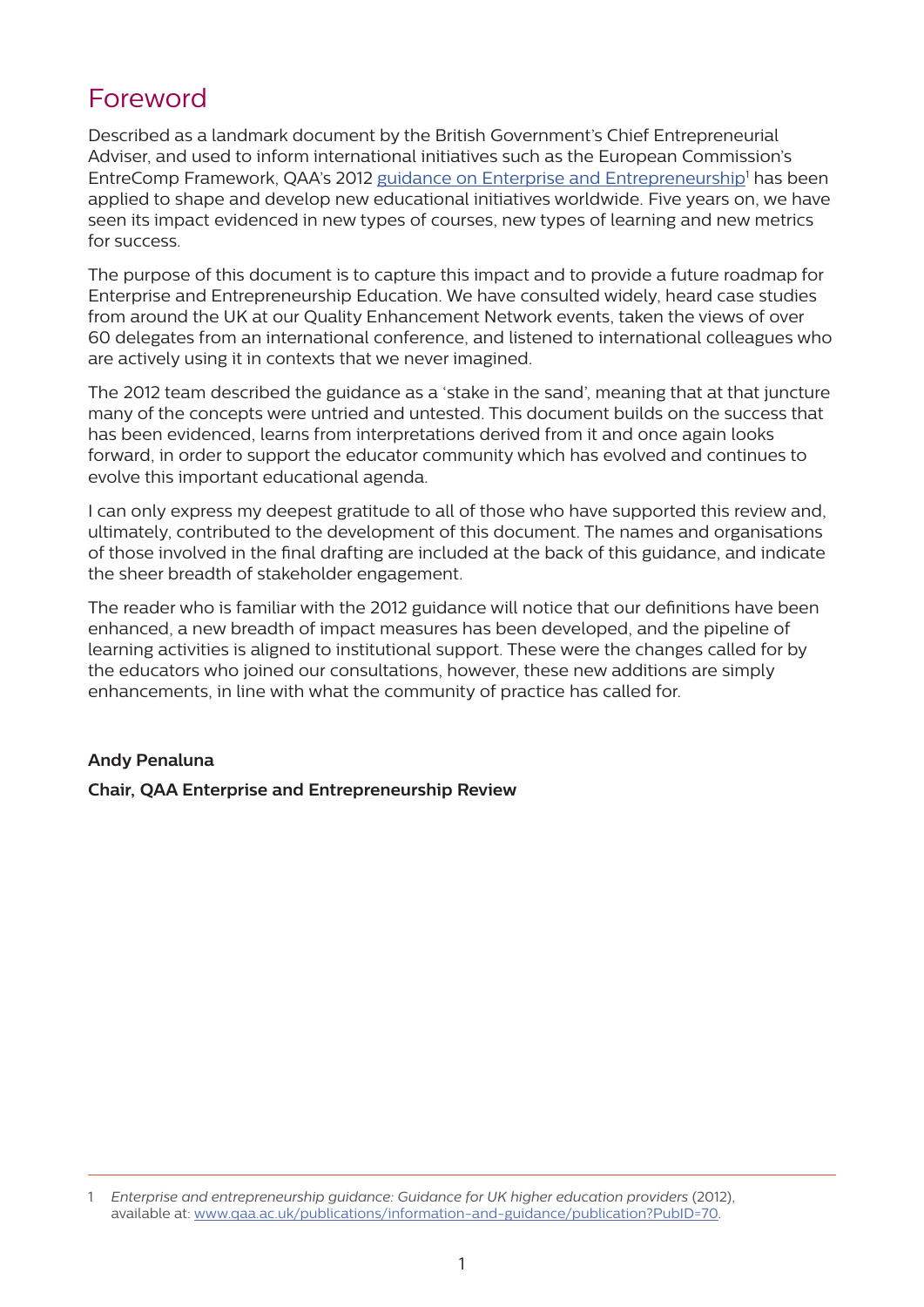# Introduction and context

# About this guidance

This guidance reflects current thinking and practice in Enterprise and Entrepreneurship Education. It is intended to inform, enhance, and promote the development of Enterprise and Entrepreneurship Education across UK higher education. The guidance draws on contemporary best practice and has been developed by experts from the Enterprise and Entrepreneurship educator community, with support from QAA.

This guidance is not specific to any degree programme, subject specialism or level of study. It should be read in conjunction with the appropriate QAA Subject Benchmark Statement and can be supported by other guidance developed for Enterprise and Entrepreneurship educators (see Resources section). It aims to help academics, educators and practitioners who are seeking to embed enterprise and entrepreneurship across the curriculum and beyond.

Note: The use of language and terminology has been carefully considered throughout this guidance. As our intention is to provide a spotlight on areas for development, we acknowledge that there may be some areas of overlap.

# The value of Enterprise and Entrepreneurship Education

Enterprise and Entrepreneurship Education provides interventions that are focused on supporting behaviours, attributes and competencies that are likely to have a significant impact on the individual student in terms of successful careers, which in turn adds economic, social and cultural value to the UK.

Enterprise Education is an excellent tool to prepare students for changing environments. It provides enhanced impact through placements and activities that build links between academic institutions and external organisations.

Entrepreneurship Education and the development of entrepreneurial capacity is not simply linked to employment. It provides competencies to lead a rewarding, self-determined professional life. Students will be well placed to add significant social, cultural and economic value to society through entrepreneurial activity throughout their careers.

Enterprise and Entrepreneurship Education can have significant impact for the academic institution, through spin-out or graduate start-ups that build credibility for the institution, and through new external relationships with growth-orientated organisations.

These activities combine to support the delivery of multiple strategies for the sector: teaching and learning; research and impact; and knowledge exchange and engagement. Enterprise and Entrepreneurship Education is a significant part of the university landscape; its successful delivery is key to the overall success of the sector.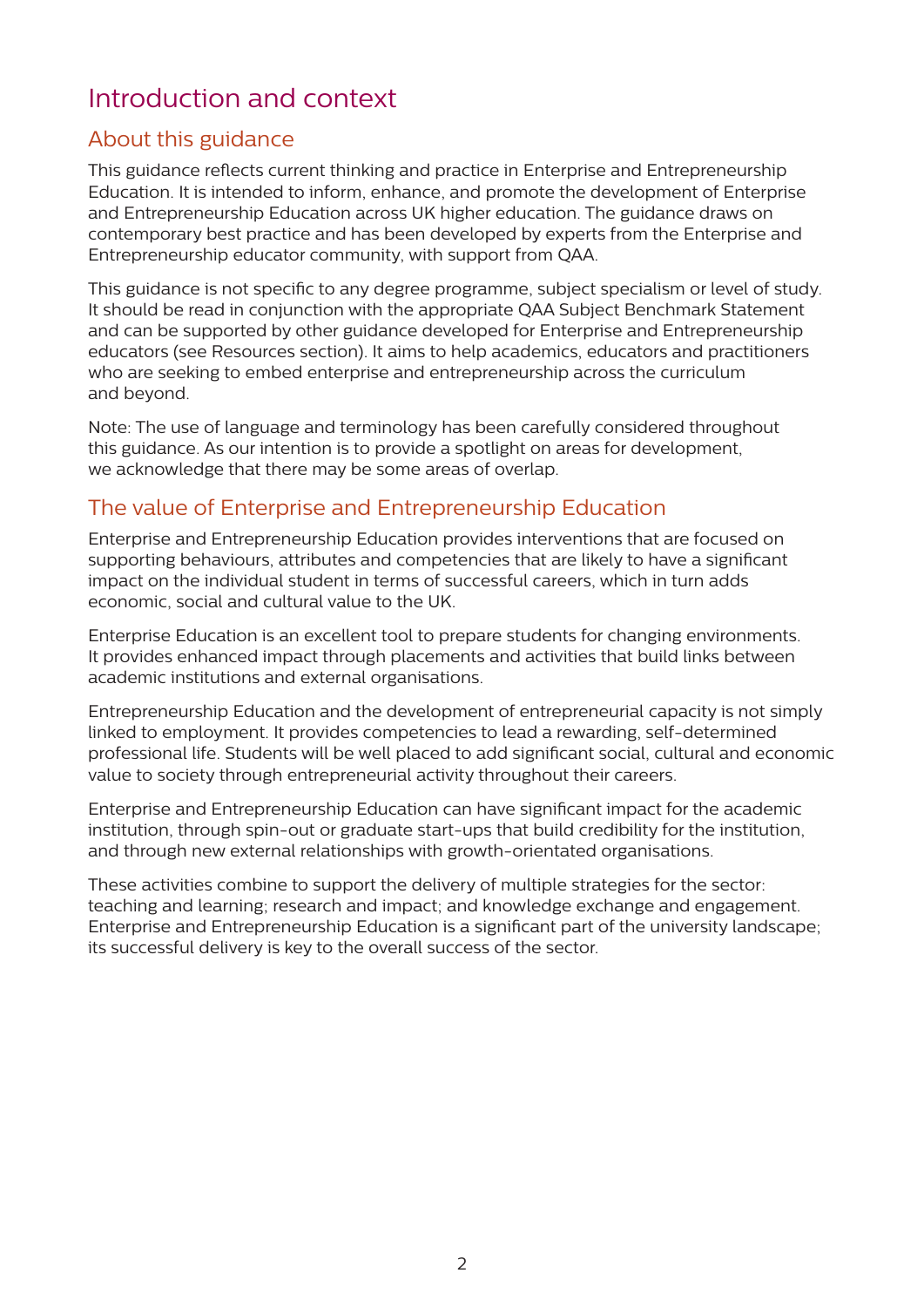# Aims and vision for Enterprise and Entrepreneurship Education

Enterprise and Entrepreneurship Education has been shown to:

- be inclusive and support wider participation
- **■** have a positive influence on students' creativity, flexibility and the innovation process
- **•** have a positive impact on behaviour change and active citizenship
- **•** have a positive impact on learning attainment and grades
- **EXECT:** significantly improve stakeholder engagement
- **EXEDENT** demystify career opportunities and enhance employability
- **•** have a positive impact on positions gained within employment
- significantly increase start-up rates.

This guidance is underpinned by the principle that all students should have an opportunity to engage with Enterprise and Entrepreneurship, and to align it with their subject(s) of choice. This will enable them to identify and seek out new opportunities; have higher aspirations in their careers; be resilient; and better adapt to change.

It values Enterprise and Entrepreneurship Education as a teaching and learning approach as well as a subject. It maintains that teaching and learning strategies, and educator development opportunities such as continual professional development (CPD), should reflect this.

The guidance supports an approach where institutions who offer Enterprise and Entrepreneurship Education develop strategies and share their findings through engagement, evaluation, research and dissemination, so that the sector can grow.

# **Context**

## **Enterprise and Entrepreneurship Education in context**

Note: all initiatives, reports and strategies mentioned can be found in the Resources section (Appendix 1).

Learning about and experiencing Enterprise and Entrepreneurship while at university can have several benefits. It gives students alternative perspectives on their career options and ultimately, the confidence to set up their own business or social enterprise. Enterprise competencies will be useful to those in employment, or those who become self-employed and work on a freelance or consultancy basis. It can help develop a 'can-do' confidence, a creative questioning approach, and a willingness to take risks, enabling individuals to manage workplace uncertainty and flexible working patterns and careers. Enterprising competencies, such as teamwork and the ability to demonstrate initiative and original thought, alongside self-discipline in starting tasks and completing them to deadline, are essential attributes that have been identified by employers as priorities. The potential for portfolio career trajectories also suggests that these learning experiences will support the needs of our students.

Entrepreneurship Education takes the next leap, and builds on these, introducing and developing business competencies that enable the journey towards start-up and new business development.

The following section describes various policy drivers that are concerned with employability and the broader UK economy. It is important to note that Enterprise and Entrepreneurship Education can provide highly engaging learning opportunities, particularly when related to the programme of study chosen by the student.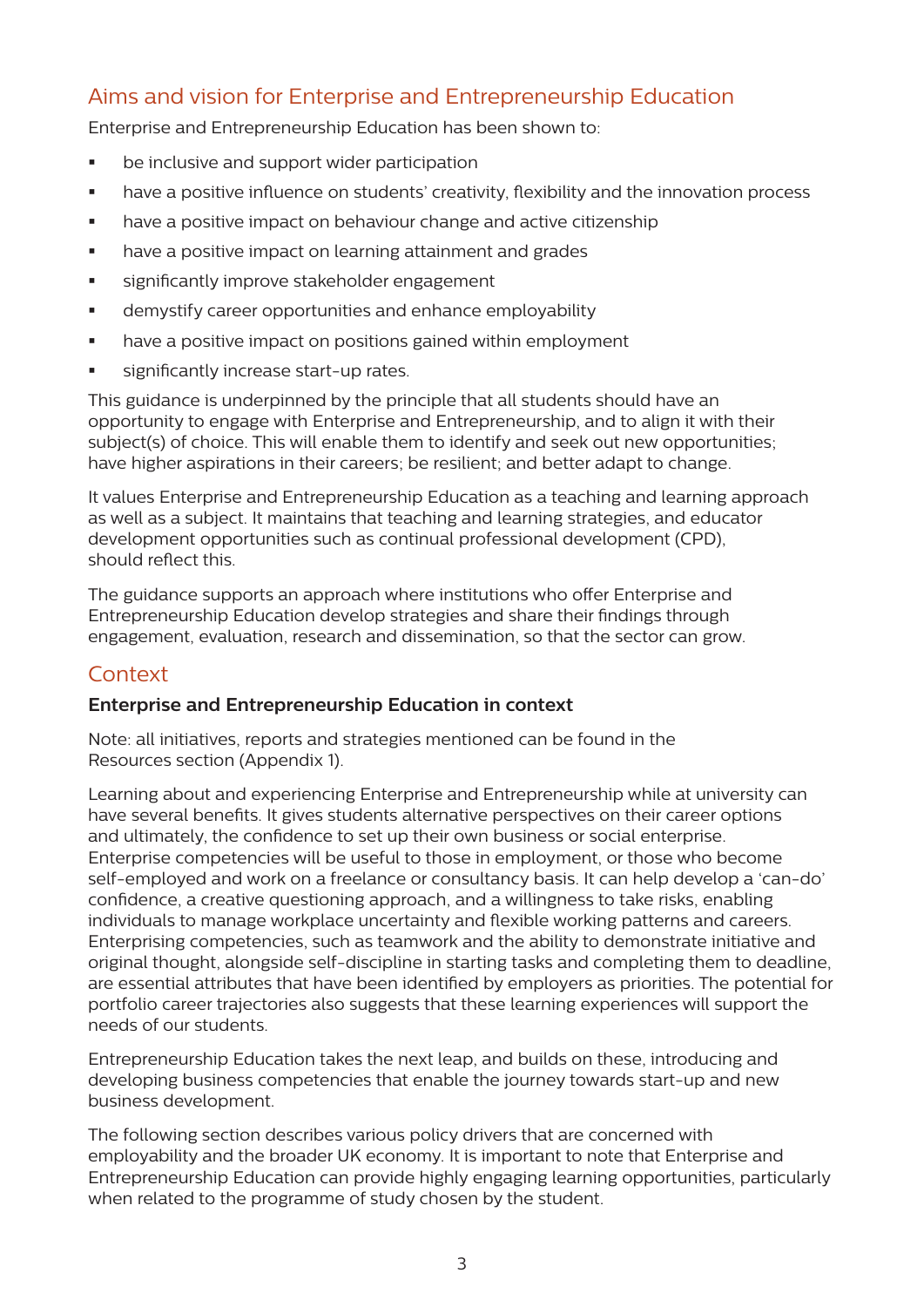#### **UK Policy context - Enterprise and Entrepreneurship in higher education**

Since the publication of QAA's Enterprise and Entrepreneurship guidance in 2012, the policy landscape has evolved substantially and provided some key drivers for the review of the guidance.

A call from microbusinesses to parliamentarians in 2014 resulted in a study entitled 'An Education System Fit for an Entrepreneur'. This All Party Parliamentary Group document provided a springboard for future work and was used by the Prime Minister's office in the production of Lord Young's 'Enterprise for All'.

In 2016, the Council for Science and Technology wrote to the Prime Minister arguing the importance of formal Entrepreneurship Education in universities, in particular for STEM undergraduates. The letter argues that greater entrepreneurial activity among STEM graduates will lead to more innovative, science-based companies being formed and scaled-up, driving economic growth, creating jobs and increasing productivity. The Prime Minister's response to the letter specifically referred to the 2012 guidance, suggesting that future work could build on it.

The 2017 Building our Industrial Strategy highlighted the government's aim to support the next generation of entrepreneurs and improve support for scale-ups. Responses to the preceding Green Paper supported the importance of Enterprise and Entrepreneurship to the successful delivery of the industrial strategy. The new role of Chief Entrepreneurial Adviser was created at the Department for Business, Energy and Industrial Strategy (BEIS), to assess the support available to entrepreneurs, consider international best practice, and ensure good practice across business schools can reach the widest audience.

In Scotland, 2017 saw the development of an Enterprise and Skills Strategic Board. The Board was created in response to the 2016-17 Enterprise and Skills Review in Scotland. The review aimed to ensure that Scotland's public agencies deliver adequate enterprise and skill support for Scotland's young people, universities, colleges, training providers and businesses. To deliver this aim, the Enterprise and Skills Strategic Board will align and coordinate the activities of Scotland's enterprise and skills agencies.

The Teaching Excellence Framework (TEF) provides the opportunity for higher education institutions to recognise the value of high quality Enterprise and Entrepreneurship Education and highlight the career benefits for students. The Department for Education's Teaching Excellence and Student Outcomes Framework Specification makes specific reference to Enterprise and Entrepreneurship. Possible examples of evidence for the 'Student Outcomes and Learning Gain' aspect of the TEF include 'Extent of student involvement in enterprise and entrepreneurship' and 'Number, impact and success of graduate start-ups'.

Substantial progress has been made to improve the evidence base to help institutions identify the impact of Entrepreneurship Education on jobs and the economy. Between July 2015 and June 2017, the new Destinations of Leavers from Higher Education (DLHE) review was conducted to design a new model for collecting information about what higher education students do after graduation, including what kind of businesses have been started by graduates. The new model offers a better way of capturing the outcomes for students who take non-traditional routes, including through entrepreneurship, self-employment or freelancing. The new format Graduate Outcomes Survey will replace the new DLHE and may also provide insightful evidence though more longitudinal insights.

In addition, Enterprise and Entrepreneurship has been recognised as a subject discipline within the Higher Education Classification of Subjects (HECoS) coding system, which replaces the JACS system when implemented from autumn 2019. Initiatives such as the Graduate Outcomes Survey may also provide insightful evidence.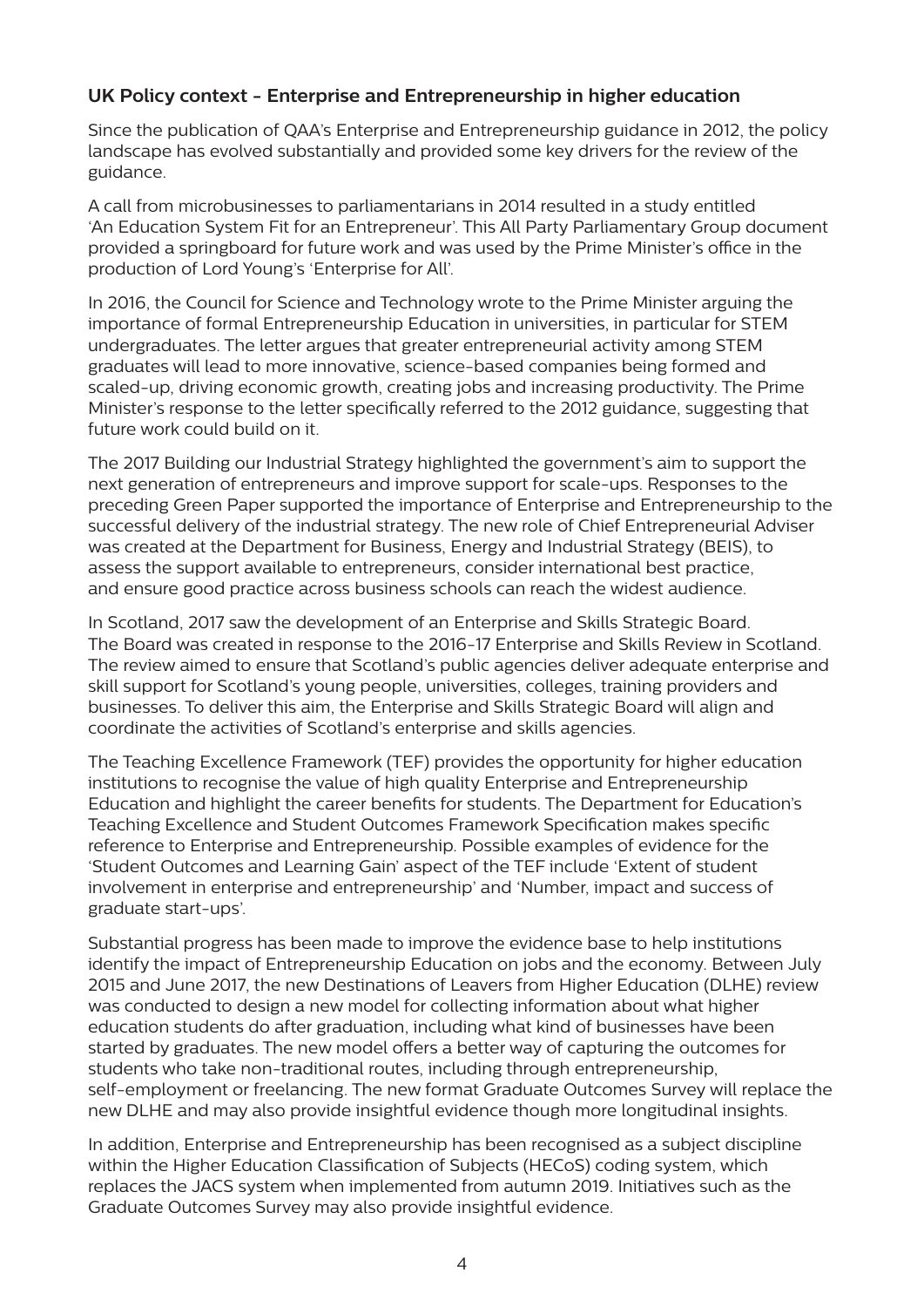The Higher Education Funding Council for England (HEFCE) has been developing a Knowledge Exchange Framework (KEF) that builds upon the data collected by the extensive UK-wide HE-BCI survey and the information provided for the Higher Education Innovation Fund (HEIF) in England. Whilst the HE-BCI survey recognises the importance of both staff and student start-ups, and HEIF funding is used to support a wide range of knowledge exchange activities including student entrepreneurship, Enterprise Education initiatives fall beyond their scope. The HEFCE KEF Group McMillan Report published in 2016 called for greater strategic recognition of the importance of knowledge transfer within universities and, more recently, the government has committed to the development of enhanced benchmarking to improve knowledge exchange. The definition of knowledge exchange will include support for Enterprise and Entrepreneurship activities, which adds another external driver.

In Scotland, higher education institutions (HEIs) are taking part in the Universities' Scotland 'Making it Happen' initiative, which aims to address the gaps of Enterprise and Entrepreneurship Education in Scottish higher education. All Scottish universities have signed and agreed a set of eight actions that aim to increase the availability of Enterprise and Entrepreneurship Education in higher education; the number of student start-ups; the number of students and staff taking part in Enterprise and Entrepreneurship related activity; and more. The initiative, which started in 2015, will finish in 2018 and will report on the progress of the eight actions demonstrating how far the Scottish sector has come in terms of Enterprise and Entrepreneurship.

In Wales, spearheaded by the Welsh Government's 'Youth Entrepreneurship Strategy' and 'Big Ideas Wales', entrepreneurial role models are centrally funded for all levels of education, and teacher training is actively supported. The establishment of institutional champions led to educator networks and collaborative boot camps. The Successful Futures' review of schooling highlighted the need for enterprising creative contributors, which is now part of central policy, and in turn leads to enhanced teacher training initiatives. In late 2017, the Welsh Government's Economic Action Plan called for more entrepreneurship and innovation driven enterprises, through working with all levels of education.

In Northern Ireland, the 'Think/Create/Innovate' Education Action Plan informed the 2014-25 Innovation Strategy for Northern Ireland. This called for enhancing creativity and providing skills needed by innovative companies through education. It noted that formal qualifications needed to be supplemented, as Entrepreneurship Education was a basic requirement. A 'Creative NI Framework' is planned to catalyse and enhance collaboration across business, academia, the third sector and government.

Analysis by HEFCE shows entrepreneurship is becoming better recognised as a career choice for students, with 4,160 new graduate start-ups in 2014-15. Meanwhile, the 2017 CBI/Pearson Education and Skills Survey found that 40% of recruiters were dissatisfied with graduates' business awareness. Furthermore, the 2015 Dowling Review emphasised the importance of training in areas such as Intellectual Property, and raising commercial awareness among both students and researchers. In addition, both Lord Young's report, *Enterprise for All: The relevance of enterprise in education*, and the All-Party Parliamentary Group for Micro Businesses report, *An Education System fit for an Entrepreneur*, call for Enterprise and Entrepreneurship Education to be embedded into the curriculum across all disciplines and all levels of education.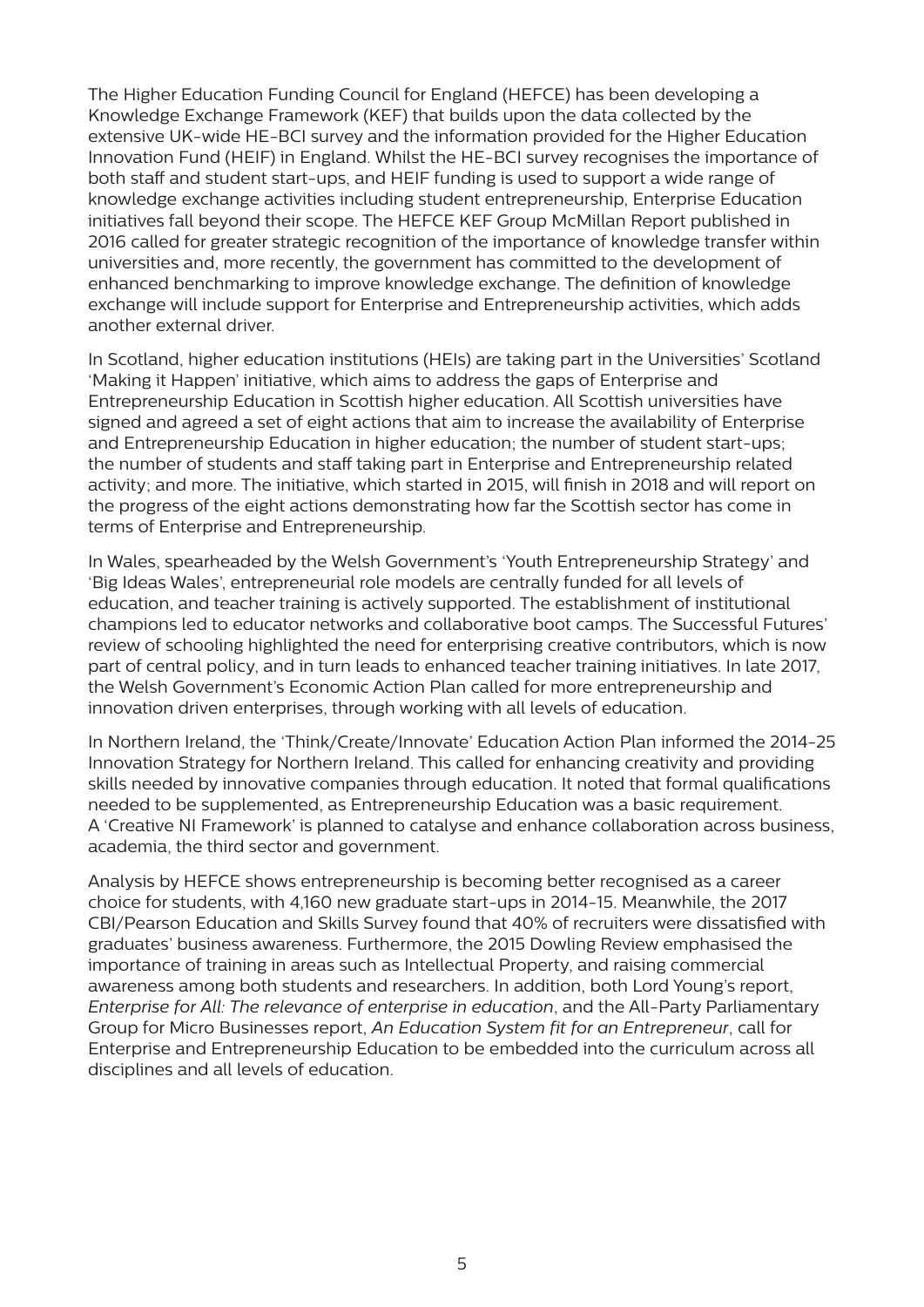#### **International policy context**

On the international stage, the United Nations Conference on Trade and Development developed an International Policy Toolkit. Noting that policy makers around the globe had adopted a narrow perspective of entrepreneurship that only focused on business, they proposed an 'ecosystem' approach that had education as its third pillar. Calls in the policy included the mainstreaming of entrepreneurial types of education, promoting experiential approaches and training teachers, recognising leadership through an increased level of professorial recognition and supporting networks of educators. The work was supported by the European Union (EU).

The EU's independent research team, The European Joint Research Centre, brought together two case study reports and the publication of their 'EntreComp' framework, a 'de facto' guide for all levels of education. The 2012 QAA guidance was used to inform the process and was mapped onto the framework as it developed.

It is important to note that these international policy calls go beyond the higher education sector, and promote entrepreneurial schooling, encouraging an education pipeline to develop. This requires supportive university-level research and innovation, not least in the development of teacher training initiatives. The Organisation for Economic Cooperation and Development (OECD) Entrepreneurship360 project typified this practice.

In a related collaboration between the OECD and the European Commission, HEInnovate was developed. This provides a framework for universities to consider their innovative potential through questions relating to, for example, leadership, entrepreneurial teaching and learning, supporting entrepreneurs and metrics for impact.

In late 2017, the Commission's Joint Research Centre published a paper that discussed its key policy initiatives for the next decade: improving university-business engagement and developing enhanced links between employment and innovation. It challenges causality metrics and calls for more experimentation. This too is a priority for Enterprise and Entrepreneurship Education.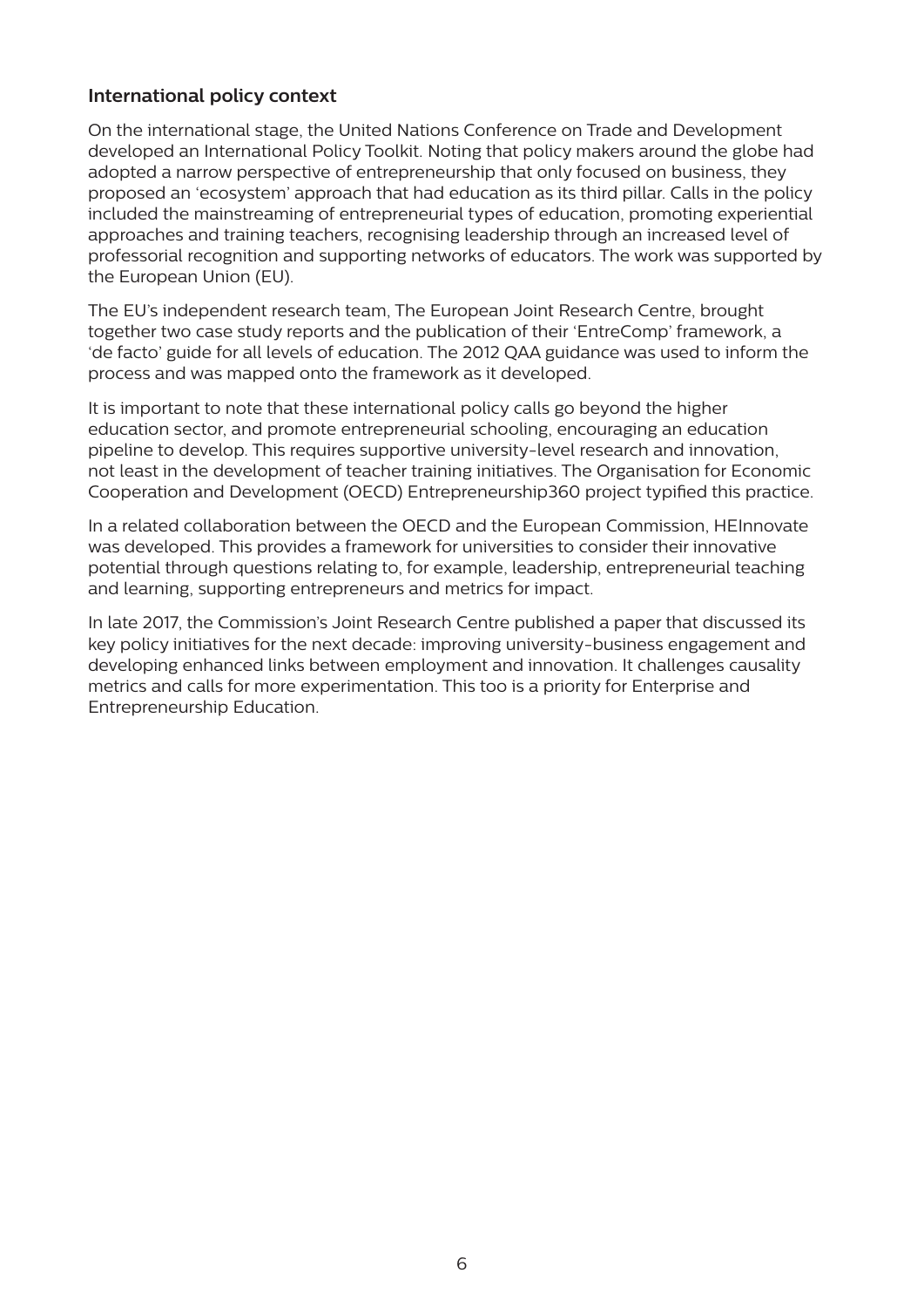# Definitions and distinctions

Enterprise, entrepreneurship and employability are not new concepts within higher education, and they may be found in curricular, co-curricular and extracurricular activities. When enterprise and entrepreneurship are used together they are termed 'entrepreneurial'.

Combined, these activities are core to a wide reaching and rewarding education for students and for educators when developing their teaching and learning practices. They are also key for impactful research and act as a vehicle for university engagement, for example, working with their local, national and global communities, businesses, public sector organisations and society.

The following definitions and distinctions will support educators interested in entrepreneurial types of learning to identify new opportunities and evaluate existing practice. Entrepreneurial learning often takes place within institutions without bearing the 'label' of enterprise or entrepreneurship, and can often be referred to, for example, as 'innovative thinking' or 'design thinking' when the goal is to create value by solving a problem or identifying new opportunities. Some educators may be more inclined to work at different ends of the Enterprise and Entrepreneurship spectrum; however, it is the appropriateness of the student's learning that should remain the focus.

More important than a label are the approaches taken to learning and collaboration and the resulting behaviours, attributes and competencies that are developed. Taken together, this is where the overlap and synergies with entrepreneurship and employability and their constituent features occur, and the associated ways of thinking are often referred to as the 'mindset'.

Subject specialists may use different labels, but the premises described here remain. The definitions outlined below should be used in conjunction with expertise, customs and practices that already exist within each education institution, and aligned to subject specialisms. This will ensure that educators empower their students and graduates to develop the wide-ranging qualities that enable them to develop and sustain a rewarding professional life.

## **Enterprise**

Enterprise is defined here as the generation and application of ideas, which are set within practical situations during a project or undertaking. This is a generic concept that can be applied across all areas of education and professional life.

It combines creativity, originality, initiative, idea generation, design thinking, adaptability and reflexivity with problem identification, problem solving, innovation, expression, communication and practical action.

## Entrepreneurship

Entrepreneurship Education is defined as the application of enterprise behaviours, attributes and competencies into the creation of cultural, social or economic value. This can, but does not exclusively, lead to venture creation.

Entrepreneurship applies to both individuals and groups (teams or organisations), and it refers to value creation in the private, public and third sectors, and in any hybrid combination of the three.

All forms of entrepreneurship are embraced, and many new labels are evolving. For example, social entrepreneurship, green entrepreneurship and digital entrepreneurship are relatively new areas of focus, and the sustainability education agenda (see QAA and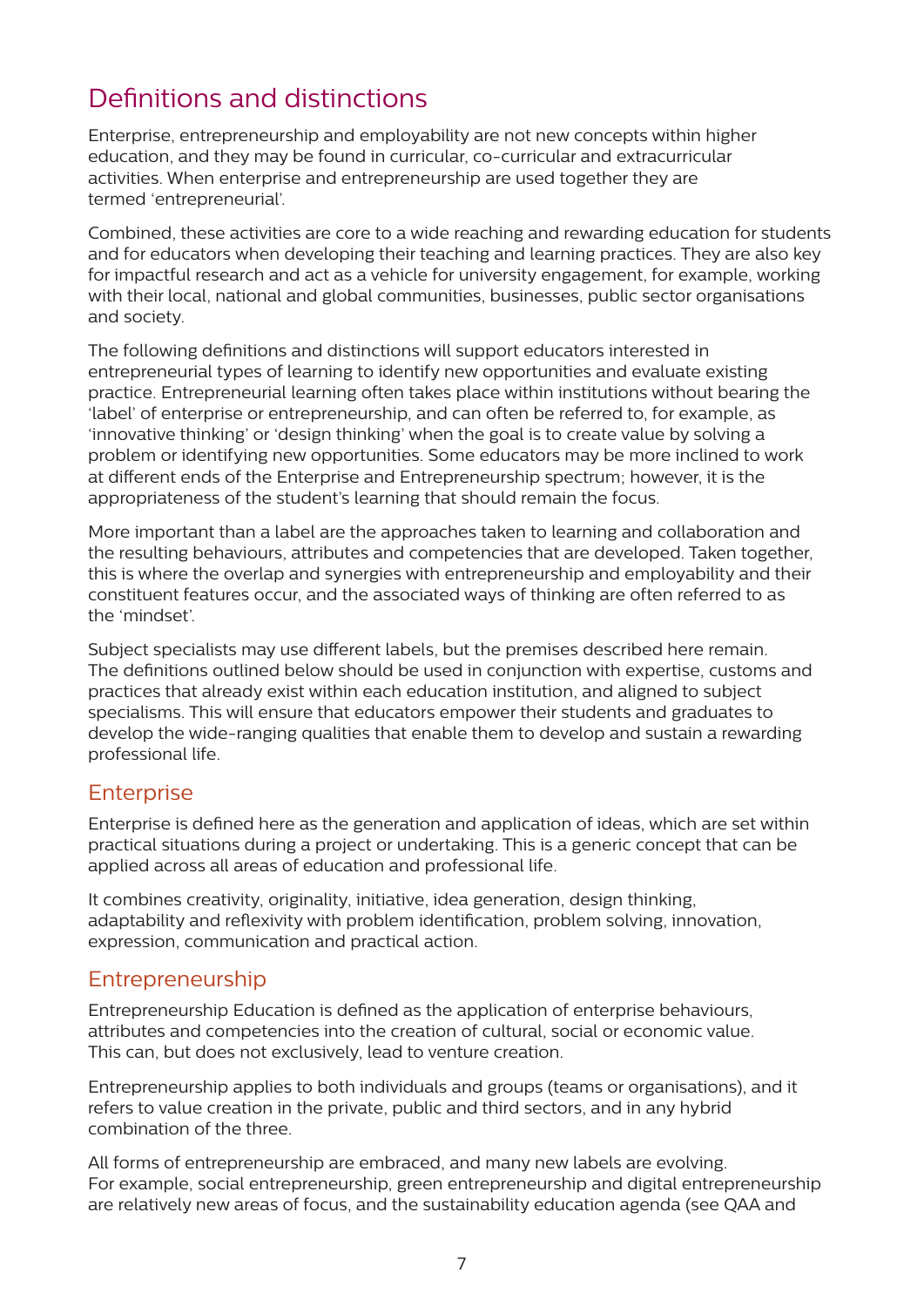HEA's Education for Sustainable Development (2014) is reliant on the development and application of entrepreneurial competencies.

**Social entrepreneurship** is where entrepreneurial ventures are driven by solving social or cultural issues, as opposed to financial gain or profit.

**Green entrepreneurship** is where environmental problems are explored to result in a net positive impact on the natural environment using sustainable processes.

**Digital entrepreneurship** is where digital products and services that are created are marketed, delivered and supported online.

Note: it is important to recognise that these entrepreneurial ventures will seek to become financially sustainable, in order to respond to the needs of their target audience(s).

**Intrapreneurship** is the application of enterprise behaviours, attributes and skills within an existing micro or small business, corporate or public-sector organisation.

# Employability and Employment

The most widely used definition of employability in higher education was developed by Knight and Yorke (2003). 'A set of achievements - skills, understandings and personal attributes - that make individuals more likely to gain employment and be successful in their chosen occupations, which benefits themselves, the workforce, the community and the economy.'

UK sector requirements, geographical locations and skills gaps will influence any comparisons that are made between employers and education providers. Also, the subject being studied has a contextual relationship to employment and will impact on a student's opportunities. For example, Accountancy could offer opportunity at almost every level within a business of any size, whereas Veterinary Science graduates may find less of a market for their skills in the context of larger businesses; they will more likely find themselves in a small practice as one of a few specialists, where flexibility and adaptability have a stronger role. These students will require a broader set of competencies with, for example, different demands on their communication and financial management skills.

An optimum strategic employment spot can be found by considering subject-related competency development, physical factors such as location, and meeting a recognised demand. New and developing enterprises are typically less stable environments than long-standing or stable businesses; hence the need for enterprise competencies in students is more prevalent when change is inherent in the workplace.



Figure 1: Finding the optimum strategic employment spot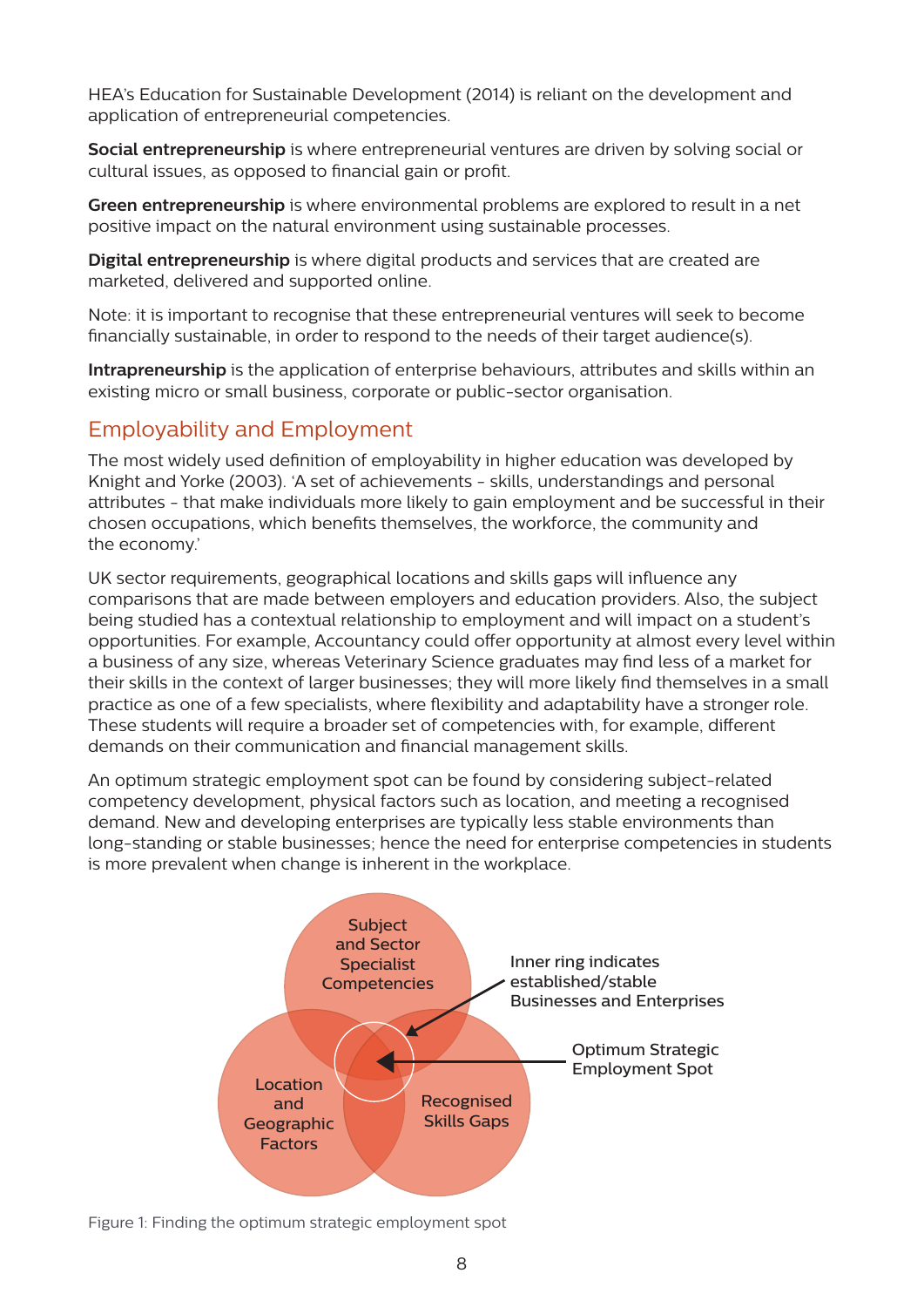# Enterprise Education

Enterprise Education is defined here as the process of developing students in a manner that provides them with an enhanced capacity to generate ideas, and the behaviours, attributes, and competencies to make them happen. It extends beyond knowledge acquisition to a wide range of emotional, intellectual, social, cultural and practical behaviours, attributes and competences, and is appropriate to all students. These are all underlying factors that can enhance employability prospects as well as be taken further through Entrepreneurship Education.

The aim of Enterprise Education is to produce graduates with an awareness, mindset and capability to generate original ideas in response to identified needs, opportunities and shortfalls, and the ability to act on them, even if circumstances are changing and ambiguous; in short, having an idea and making it happen.

- **Enterprise behaviours can include: taking the initiative, making things happen,** reflecting, communicating, pivoting and adapting, storytelling, taking responsibility, networking, personal effectiveness and managed risk taking.
- **E** Enterprise attributes can include: open mindedness, proactivity, curiosity, self-efficacy, flexibility, adaptability, determination and resilience.
- **Enterprise competencies can include: intuitive decision making, identifying** opportunities, creative problem solving, innovating, strategic thinking, design thinking, negotiation, communicating, influencing, leadership and financial, business and digital literacy.

# Entrepreneurship Education

Entrepreneurship Education aims to build upon the enterprising competencies of students who are capable of identifying opportunities and developing ventures, through becoming self-employed, setting up new businesses or developing and growing part of an existing venture. It focuses on the application of enterprising competencies and extends the learning environment into realistic risk environments that may include legal issues, funding issues, start-up and growth strategies.

Students with both Enterprise and Entrepreneurship competencies may apply their abilities in a range of different contexts, including new or existing businesses, charities, non-governmental organisations, the public sector and social enterprises. Entrepreneurship Education is the realisation of ideas, through an enhanced understanding and application of business processes within the legal and ethical constraints that are found in the context of their chosen venture.

# Entrepreneurial Education

Entrepreneurial Education is used here as a 'catch all' term that encompasses both Enterprise and Entrepreneurship, and may be used when discussing the combination of both. Many new international schooling and similar initiatives are under development, and they employ this term in this context.

# The relationship between employability, enterprise and entrepreneurship

This guidance is not specifically about employability, but there is an overlap between the broad set of skills, attributes and competencies that contribute to graduate employability and the characteristics of Enterprise and Entrepreneurship described above. These are not the same, for example a small or micro business may value and utilise enterprising and entrepreneurial qualities more highly than a larger business or company, although a research and development department within the same company may also seek out these competencies. Hence the potential career trajectory of the student has a part to play.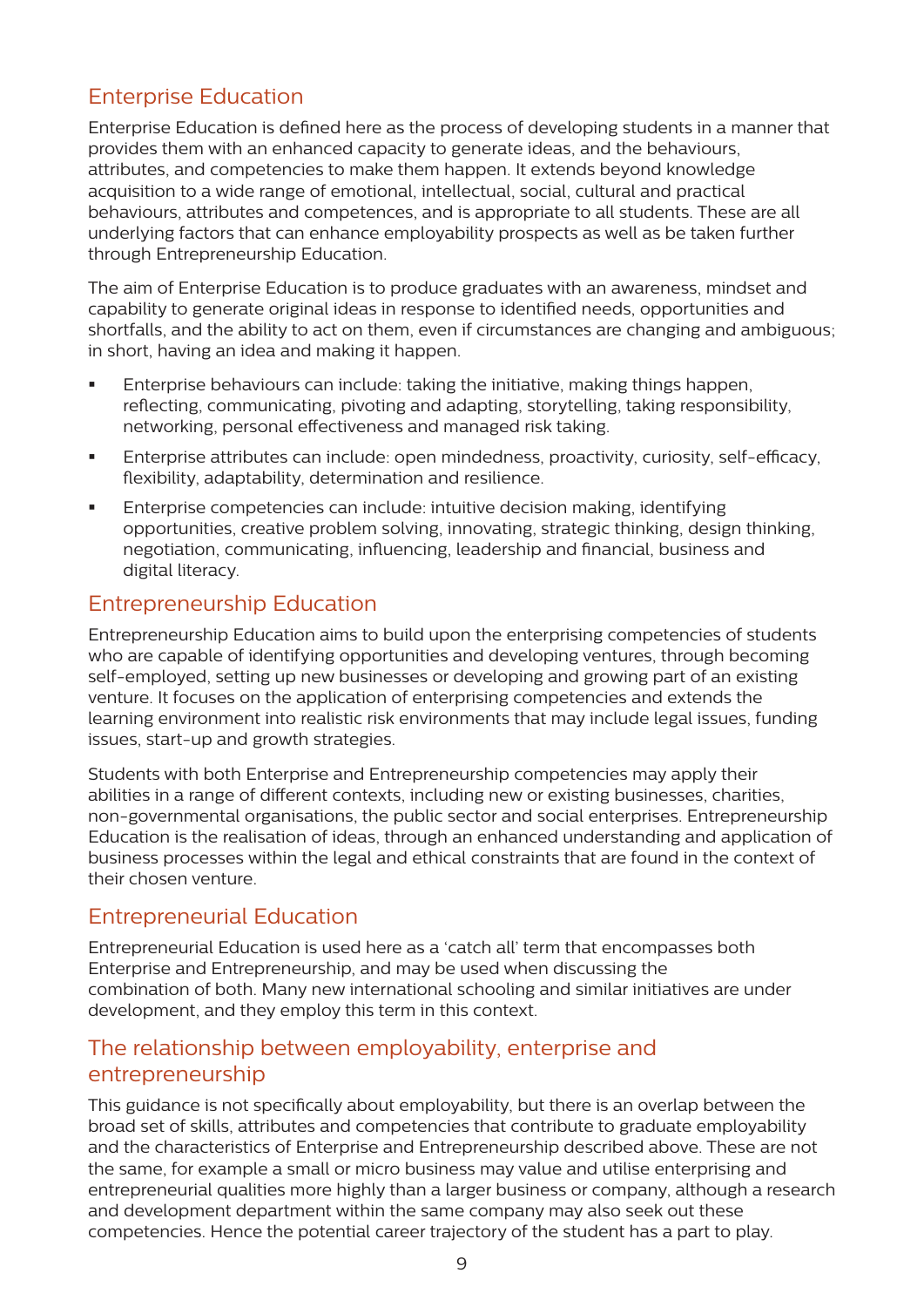An effective approach to Employability, Enterprise and Entrepreneurship Education has a significant impact on learning to learn, and therefore the future success of the individual student. It prepares them for a rewarding professional life and acts as a significant vehicle to deliver against the institutional aims for graduate employment, employability and future success.

Employability support covers a vast array of interventions and activities, both in the curriculum and beyond, and includes activities such as placements, CV workshops, careers fairs and support with job applications. These interventions may also support Enterprise and Entrepreneurship. However, an effective approach needs to go much deeper than these kinds of activities alone and we need to develop a broader more coordinated range of activities that build year on year.

The diagram below illustrates the relationship between enterprise and employability/ entrepreneurship. Career paths may reflect these interconnections.



Figure 2: Discovering synergies between enterprise and employability (credit: Higher Education Academy)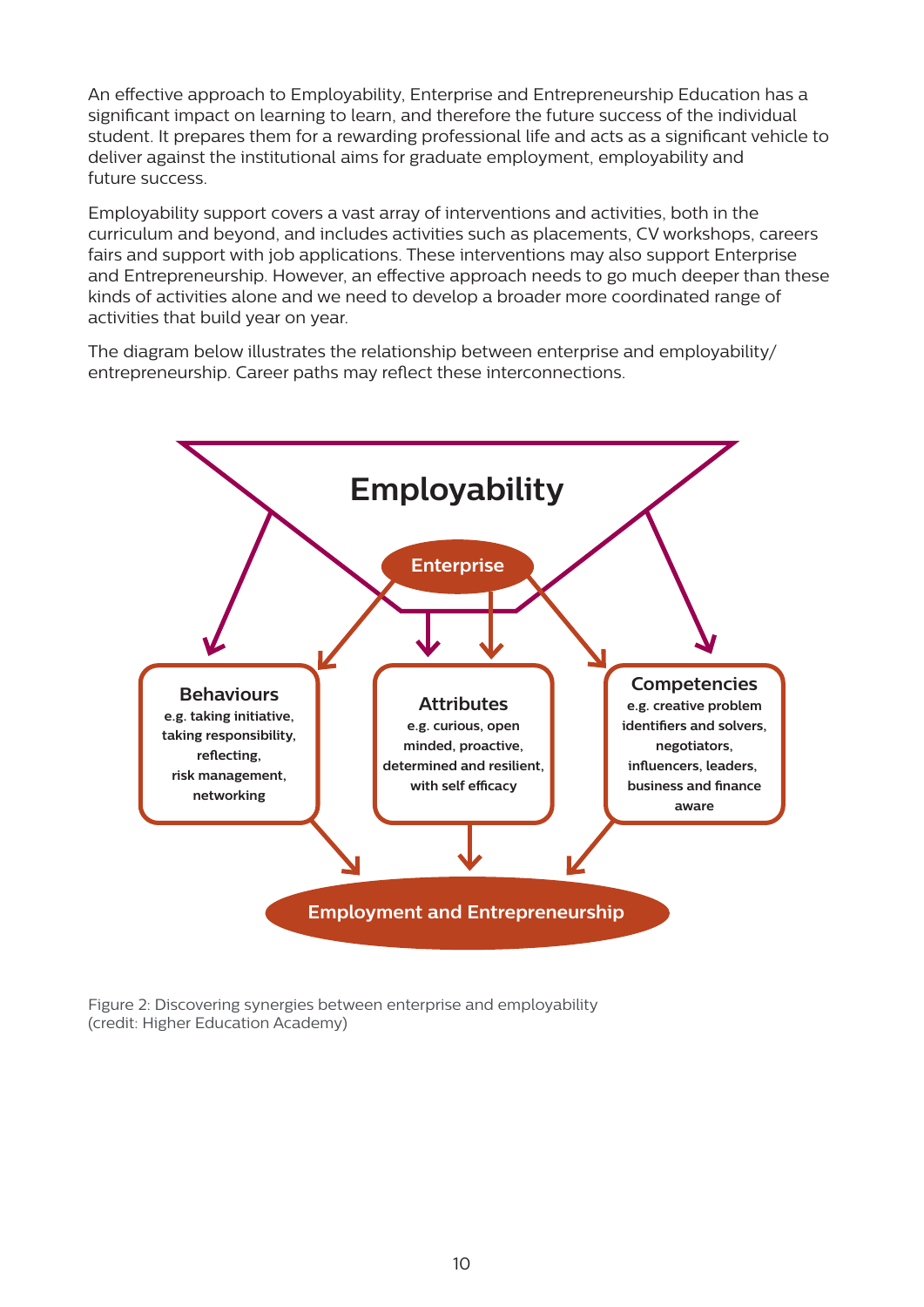# Delivering Enterprise and Entrepreneurship Education

Educators may come from a wide variety of contexts and backgrounds and from any discipline; they are those who seek to embed innovation in their teaching and they may work within the curriculum or alongside it; on some occasions, outside of it. These educators are often tasked to tackle the 'wicked' problems of preparing students for jobs that don't yet exist, using technologies that have not yet been invented, and spotting and solving problems that we have yet to define clearly. To face this challenge, we need to develop students and graduates who are enterprising, flexible and innovative. Students should be able to identify and respond to opportunities using their ideas, knowledge, skills and confidence to create interventions that will address the challenges they meet. In this context, defining the goal as either enterprise or entrepreneurship is helpful, especially when it comes to assessing and evaluating learner performance.

Enterprise Education develops students' capabilities as enquiring, critical thinking, future orientated thinkers, who are equipped to face the challenges of their careers along with awareness of civic and social responsibility. The predominant assessment strategy asks 'are they being innovative, challenging norms and seeing new ways forward?'

Entrepreneurship Education focuses enterprising competencies in the context of new venture creation and business environments, developing entrepreneurial graduates and citizens who are able to undertake autonomous learning and self-evaluation in more risky contexts that include legal, financial and ethical considerations. The predominant assessment strategy is 'can they apply and implement their ideas within practical constraints?'

#### **The role, attributes and tasks of Enterprise and Entrepreneurship educators**

Note: This section is drawn from the SFEDI National Occupational Standards for Enterprise Educators (2016).

The role of the entrepreneurial educator is to:

- § plan and deliver effective Enterprise and Entrepreneurship curricula
- § build collaborative relationships with students, educators and other stakeholders
- motivate and inspire students to develop enterprising and entrepreneurial behaviours attributes, and competencies
- **•** reflect on own practice as an entrepreneurial educator.

The activities, abilities and skills of the entrepreneurial educator will be shaped by:

- the nature and context of their institution and its strategic priorities
- their job role, which may be anything from academic staff working on degree programmes, to career advisers working on programmes to improve students' competencies (this may include starting a business)
- **•** enterprise advisers working in an incubator or accelerator considering the needs of the students they work with.

The attributes and specific tasks of the entrepreneurial educator should contribute to the enhancement of student engagement and experience; enabling students and institutions to achieve their desired outcomes.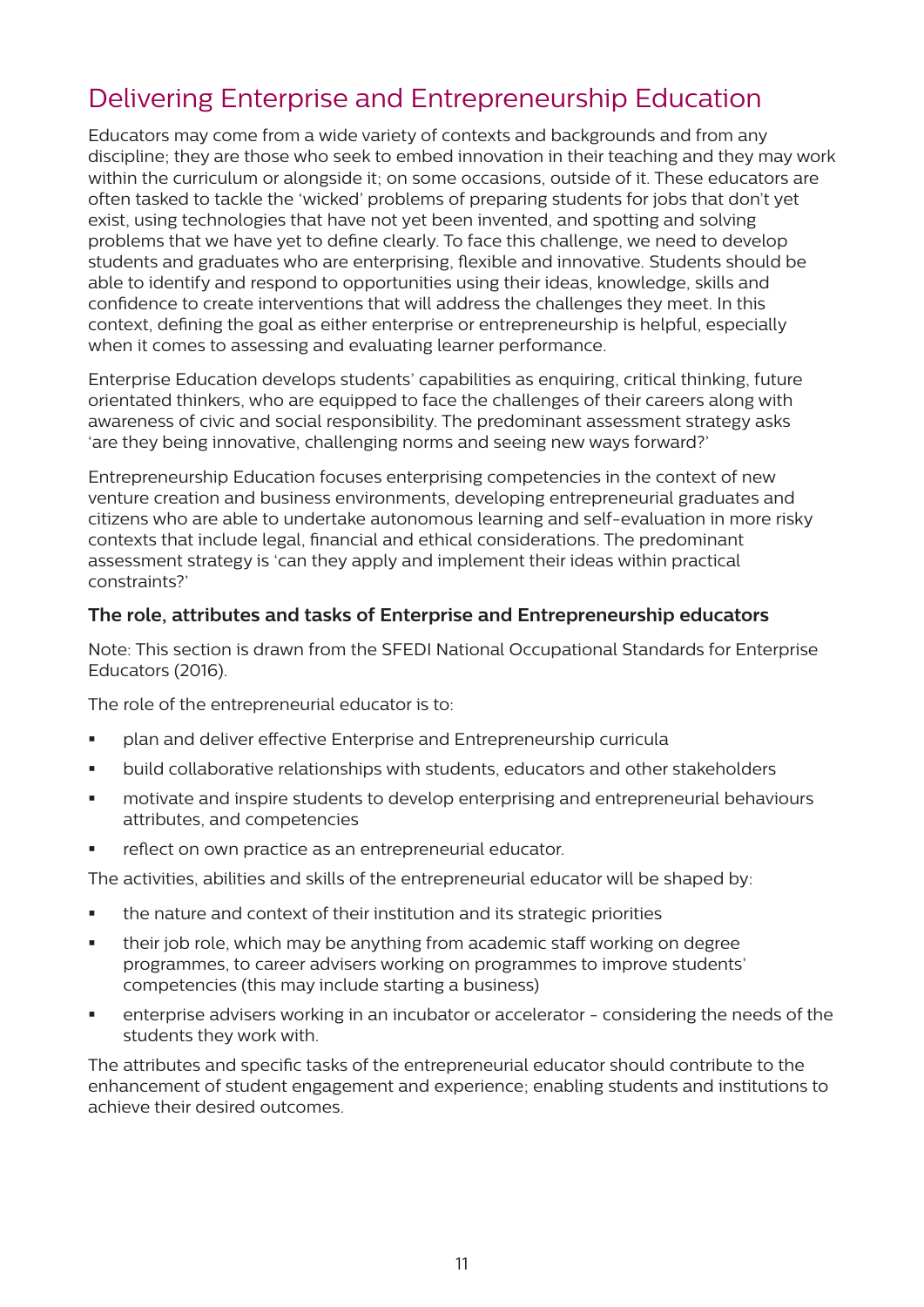#### **Attributes**

- **Inclusive leadership:** encouraging enterprising and entrepreneurial behaviour in students and colleagues - by creating and shaping appropriate learning environments.
- **Innovative**: in their approach to teaching and willing to identify and experiment with different pedagogies, activities, learning tasks and assessments to motivate and inspire students, including exploring different contexts for their teaching and enhancing their personal development to inform and improve their teaching practice.
- **Enterprising**: in their approach to exploiting new opportunities for enhancing the student experience. For example, by involving students and alumni in improving the experience and highlighting the impact they can have.
- **Reflective**: a practitioner who regularly reviews, evaluates and improves their teaching practice to the benefit of their students, their institution and themselves.
- **Engaging**: working with enterprising people, entrepreneurs, innovators, organisations and other stakeholders in the learning experience.
- **Enabling**: students to relate their learning to their subject, and personal and professional aspirations.
- **Relevant**: maintaining the relevance of provision, able to link to current trends and needs. (This may be particularly applicable to vocational subjects or those with embedded work-based learning or placements.)

#### **Specific tasks of the entrepreneurial educator**

- § Providing pathways towards a designated outcome, for example starting a business or using enterprise skills within an industry sector, organisation or social enterprise by creating value for others; being intrapreneurial.
- § Designing constructively aligned curricula that matches learning to outcomes and contributes to the strategy and context of their institution. This should be based on research and take into account students', colleagues' and other stakeholders' feedback.
- § Signposting and building student experience beyond the specific teaching activity or assessment. For example, for those interested in starting a business this might include entering competitions or joining an incubator or accelerator.
- Contributing to the achievement of institutional strategy, for example designing and delivering internal metrics. Also through the consideration of how the culture, habitat and resources of the institution and its environment can be more aligned with entrepreneurial activity.
- Influencing their institution and the broader educator community, sharing their experience and encouraging others to develop an entrepreneurial approach and practice.
- **•** Provide insight into legal and fiscal constraints such as Intellectual Property realisation and management, taxation, alternative business models and their alignment.

Delivery of Entrepreneurial Education should enable students to express the notion of their value propositions both within their studies, and in relation to external stakeholder perspectives. These could be financial, social or related to sustainability, and should include ethical considerations. Centralised Enterprise Teams or Centres that sit outside of academic departments may lead or support these approaches, especially when interdisciplinary responses are the goal.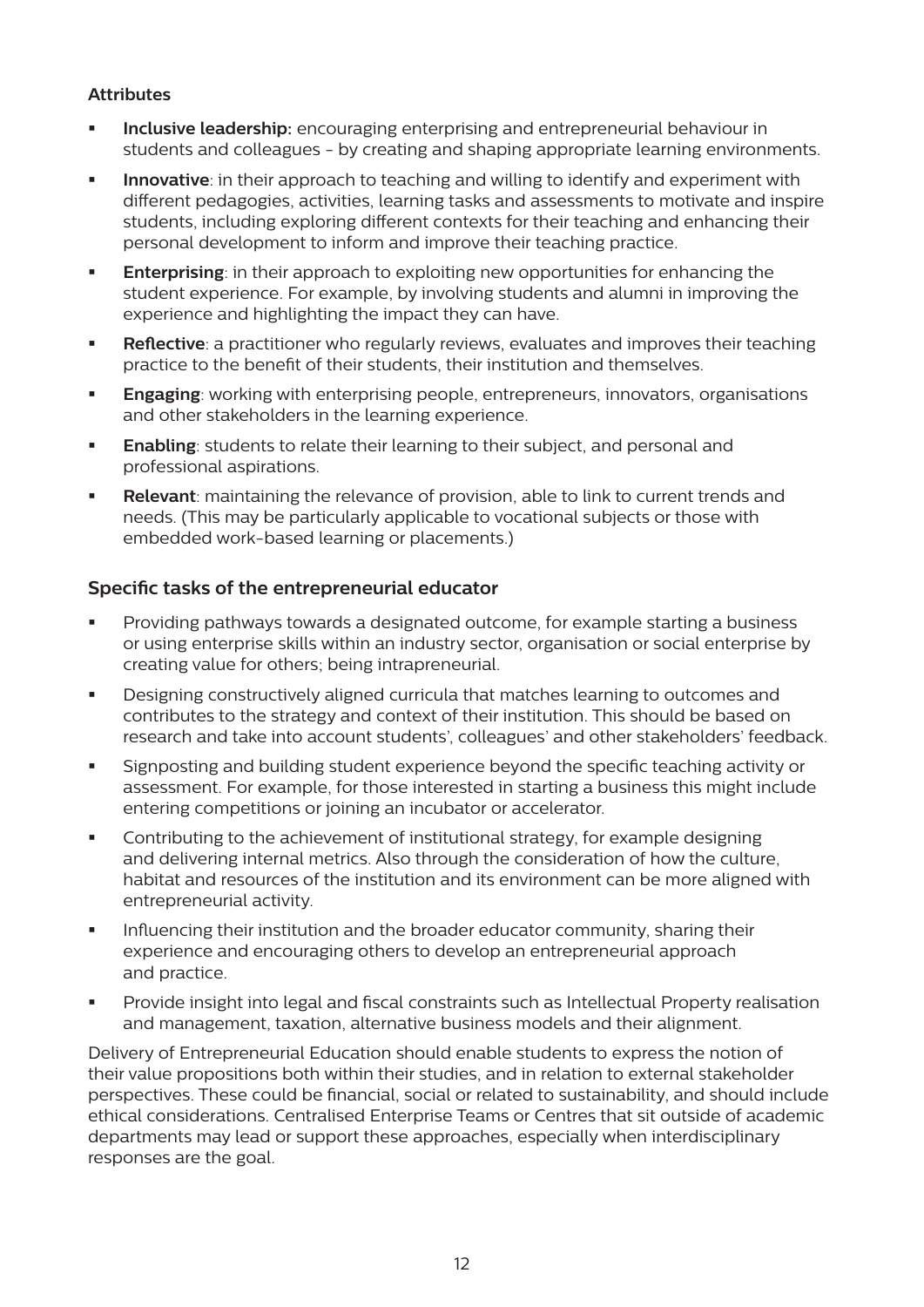# Delivery methods

The educator can select delivery methods based on the behaviours, attributes and competencies they wish to enhance and develop. These methods will ideally align to students' prior learning and context along with any subject specialism, hence the following points should be taken into consideration.

- **•** Take a contextualised approach that enables students to enhance their entrepreneurial capabilities within their subject or discipline.
- **•** Delivery should be designed to allow students to 'do' their subject in a way that enables them to identify and solve problems, with an overall aim to conceptualise and develop a value proposition for others.
- **•** Offer action-based practical activities and challenges, which may be set by the community, businesses and enterprises or other appropriate partner, for example, provide consultancy services to clients, SMEs or a social endeavour.
- **EXECUTE 2** Encourage cross-disciplinary approaches in both learning strategies and assessment, for example business students and computing students in a team with those from the creative arts (QAA's Subject Benchmark Statements can provide insights into how these can be integrated and evaluated).
- § Develop realistic and relevant high engagement, high impact activities, such as simulations and Venture Creation Programmes.
- **Enable students to start and run a business as an integral part of their programme.**
- **Employ alumni, entrepreneurs and other relevant specialists as visiting lecturers and** guest speakers, ensuring that reflective processes support the learning.
- § Use experiential learning strategies where theory follows practice, and provide theory support and encourage discussion on the merits and demerits of the theories under consideration.
- **EXEL ENCOURGER** Is Encourage use of reflection to consolidate learning points, critically explore emotional responses, and plan for future action.
- **■** Make distinctions between 'learning about' (e.g. theory and cases/observation) 'learning for' (preparing for action) and learning through (in action), to distinguish between the theoretical and practical components that are developed within Enterprise and Entrepreneurship Education.

#### **Learning 'about', learning 'for' and learning 'through'**

Enterprise and Entrepreneurship Education may be delivered differently and with different goals as described above, and therefore can be assessed in different ways. The following distinctions will help to further clarify learning and assessment strategies:

- § knowledge acquisition through the study of the topic is learning 'about'
- § a more practical goal, such as, learning how to be more entrepreneurial is learning 'for'
- learning 'through' the practical application of entrepreneurial activity requires the development of enhanced reflection skills and relates to practical activities, such as start-ups, Venture Creation Programmes and incubators or accelerators.

These distinctions are important, as typically learning 'about' entrepreneurship is embedded in curriculum where examinations and tests are dominant, whereas learning 'for' and learning 'through' typically require more holistic evaluative metrics. While all three ways of learning are valid, the distinctions should be considered when any curriculum is being evaluated, new curricular or extracurricular programmes are being developed, or co-curricular support is being mapped and tested.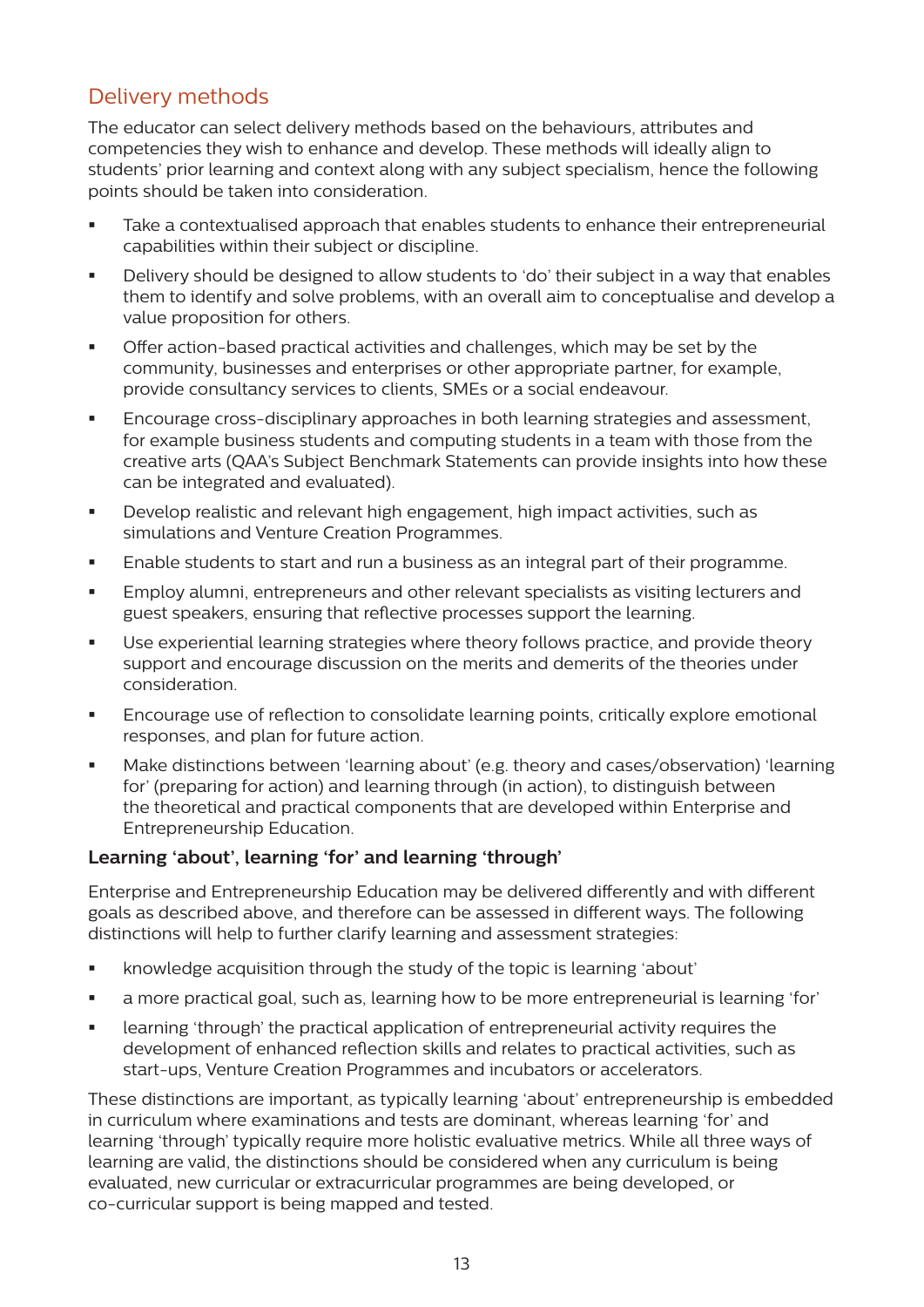'About' courses are intended help students assimilate and reflect upon existing theories, knowledge and resources that enhance their understanding of a topic or theme, for example, venture creation and business growth strategies. They tend to draw upon a more traditional pedagogy involving lectures and set texts to explore the theoretical underpinnings of Enterprise and Entrepreneurship. Case studies will investigate past events and decision-making that could inform 'for' approaches. Students may also learn how Enterprise and Entrepreneurship has evolved as a discipline and will be able to critically evaluate the relevant literature.

'For' courses focus on creating an enterprising approach, aiming to help students discover what it is to be enterprising, as well as offering insight into being an entrepreneur; it is a preparatory method. These courses are normally delivered via experiential learning opportunities that engage and enhance the student's capabilities within a meaningful and relevant context. They challenge the student to think about the future and visualise opportunities. Students will typically be engaged in scenarios that challenge their thinking and make explicit the need for creativity and innovation.

As with all academic disciplines, practice should be underpinned by theory. An ideal combination is to include learning both 'about' and 'for' within the curriculum. Courses that aim to create iterative developments typically introduce theory first, so that ideas can be built on existing theory. In contrast, as radical innovation requires curious and enquiring minds, theory will follow the experience, and then be critically compared and contrasted to the associated activities.

'Through' activities focus on developing the entrepreneurial capabilities of the student and normally involve learning through doing, reflecting on experiences and drawing on theory. Venture Creation Programmes are an example of this being achieved within a curricular context, although these initiatives are often delivered by dedicated teams of enterprise educators that sit alongside incubation and accelerator schemes, often acting as gateways between Enterprise and Entrepreneurship Education.

## Assessment

Educators often utilise new and different approaches to assessment when introducing Enterprise and Entrepreneurship into their teaching. Interdisciplinary approaches should be considered, as not all types of assessment are utilised within specialist disciplines. Aligning the learning outcomes as described above is also referred to as 'constructive alignment'. This is the case for both formative and summative assessment.

In designing and delivering assessment, educators should consider the following:

- **•** learning 'about' entrepreneurship is normally evaluated through analytical texts such as essays and knowledge retention exercises such as examinations
- **■** learning 'for' entrepreneurship requires practical activities where students demonstrate their development
- **•** learning 'through' entrepreneurship is primarily a reflective process, where a student engages in entrepreneurial activities and maps their own learning and (supported) progression.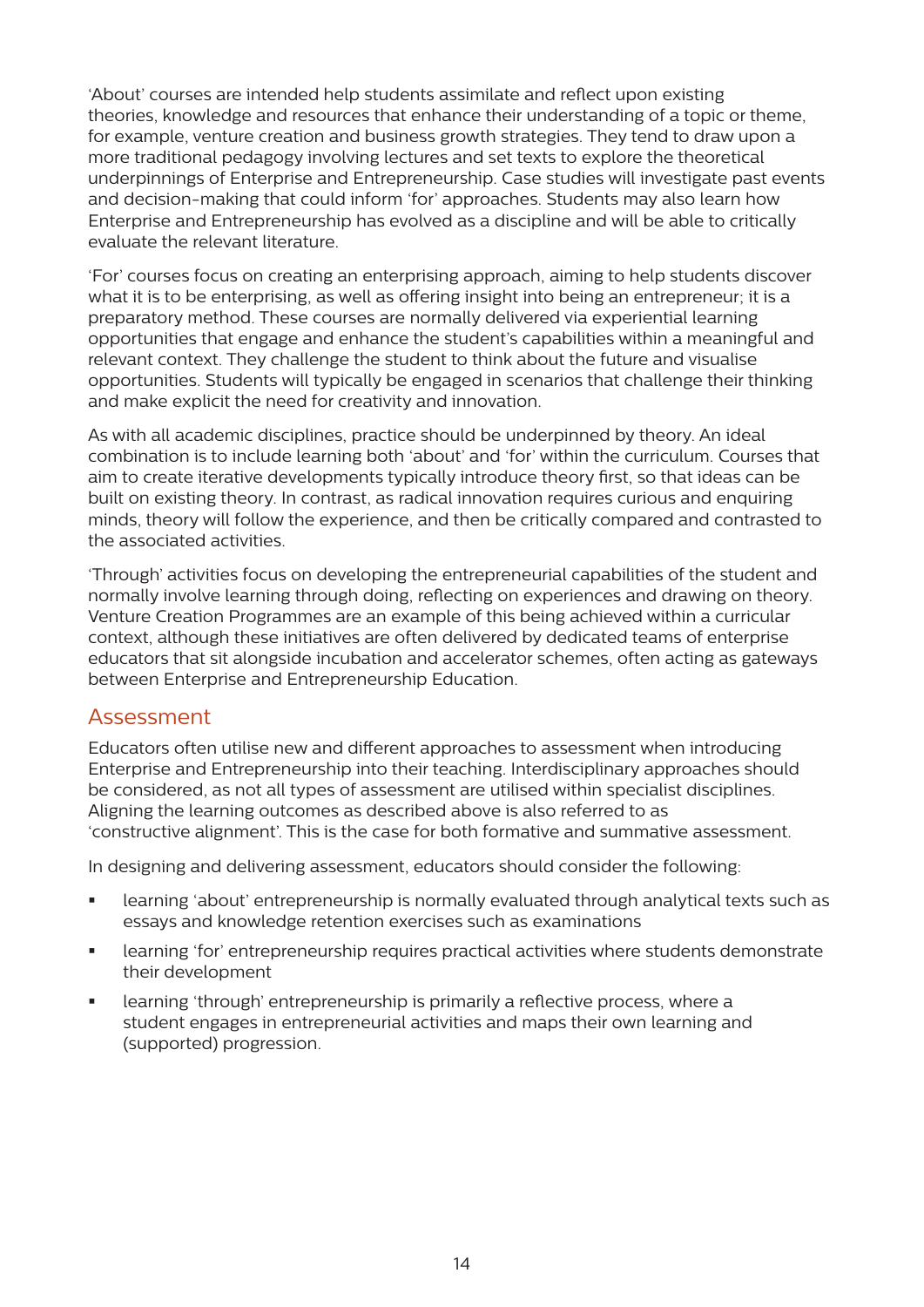The following points can also assist the assessment process:

- **knowledge retention and knowledge harvesting are different the latter takes the** learning journey further, from critical analysis towards synthesis
- **•** teamwork is an essential component of employability and entrepreneurship, and peer review can be used to inform assessment, for example, through contribution audits that clarify and support individual team members' contributions
- **•** assessment that measures against known outcomes differs from assessment that develops new perceptions and new opportunities, particularly when these are situated in ever changing contexts and environments - this requires process-driven assessment that maps against demonstrated stages of learning
- **■** temporary failure can inform progress and increase resilience realisation of failure through reflection can inform positive assessment
- **■** assessment that utilises start-up 'pitches' and business modelling within a scenario or context related to the student's aspirations are effective - not only in terms of becoming entrepreneurial, but can also provide valuable insights into business operation and potential career opportunities
- **•** external stakeholders and alumni are useful sources of inspiration: how they are evaluated and the manner in which they progress in their current role can provide significant insights into assessment - student consultancies and Venture Creation Programmes should be well aligned to these kinds of insight
- **•** incubation units, accelerators and Venture Creation Programmes are often evaluated against success rates and financial returns, yet the way in which students develop and operate their businesses can also form part of the evaluation and support
- **■** assessment should relate to evidence provided by the student or learning team, and this requires portfolio styles of collated work that demonstrates progression through reflection and guidance.

Some students may start at the top of the pyramid, and learn about and through enterprise once they have commenced trading or working within realistic simulation environments. There may be fewer numbers of students at the top of the pyramid, so personal mentoring and small group sizes will also guide the manner in which they learn and can be assessed.

Within Enterprise Education, assessment will primarily relate to innovation outputs where the result may not be reasonably guessed in advance because innovation assumes an element of newness and surprise. Here, the learning journey and its mapping provide opportunities for meaningful assessment.

Within Entrepreneurship Education, failure may be catastrophic if funds have been lost or university reputation put at risk, so risk mediation and limitation is prevalent. There is more of a business-led focus, which in turn may require knowledge related to legal implications and marketing strategies. These components lend themselves more easily to recall-based methods of assessment such as tests and examinations.

Students' own career goals and aspirations will impact how far they wish to progress into the entrepreneurship zone. For some it may simply offer enhanced insights that could make them more employable, and for others it may be a goal to become an owner/manager.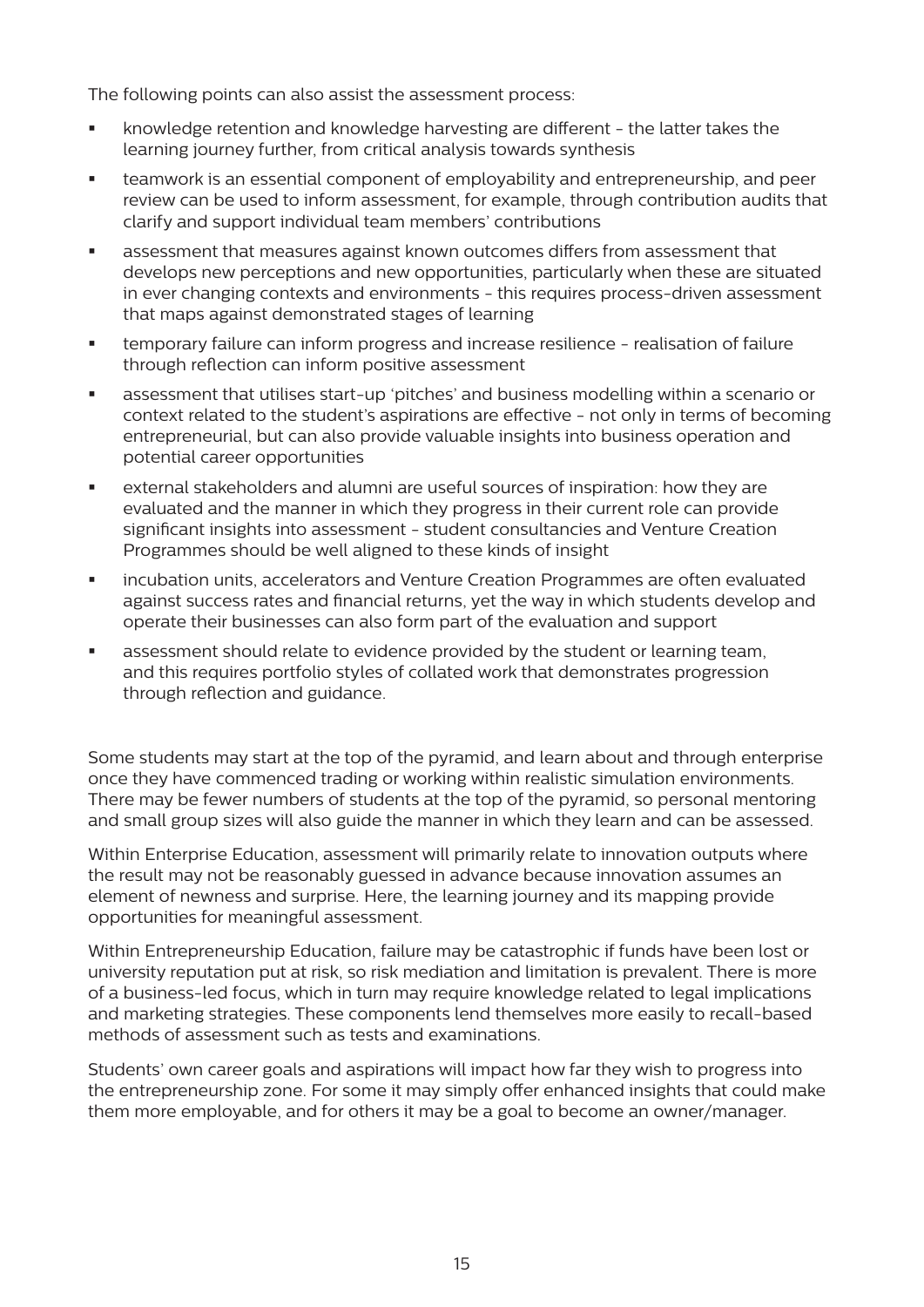# **Future thinking...**



Figure 3: Assessing Enterprise and Entrepreneurship - the gateway triangle

In recent years much work has been done to map, progress and manage entrepreneurial learning, which encompasses all of the above. The European Commission's EntreComp Framework is a good example, and can be used to chart progress and assist with assessment metrics.

In the EntreComp model the learning has been divided into three areas, those of 'ideas and opportunities', 'resources' and 'into action'. EntreComp is a competencies-based model, within which areas such as 'planning and management' or 'financial and economic literacy', would be applicable to Entrepreneurship Education, whereas other components such as 'spotting opportunities', 'creativity' and 'vision', would sit more comfortably under Enterprise Education.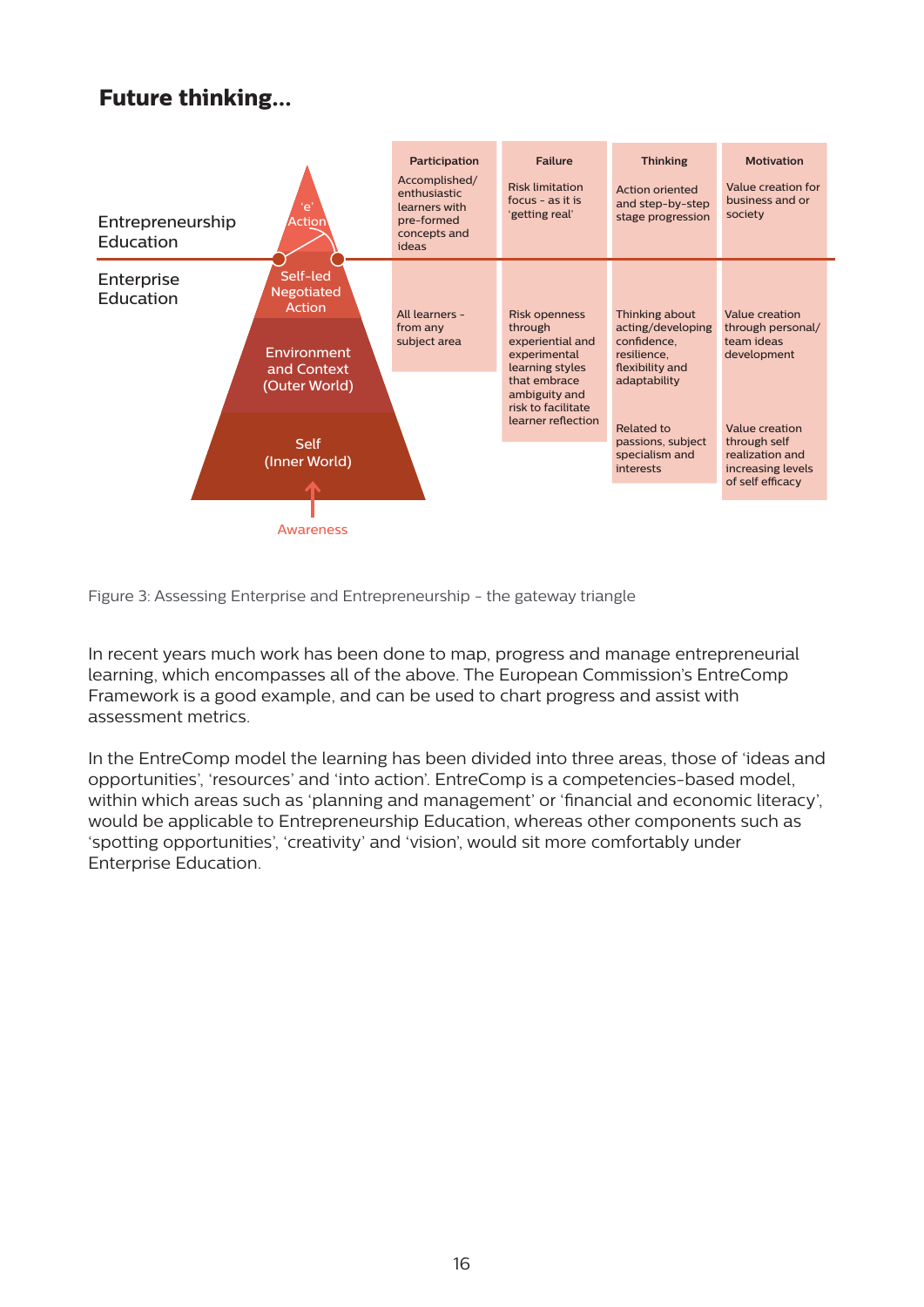

Figure 4: EntreComp framework

# Evaluation and impact

To evaluate the results and impact of a module or programme, the educator (or their manager) should undertake the approaches outlined below.

- Relate impact to the provision (see figure 6, page 22). The curricular and extracurricular learning continuum, and the strategy/context of the institution (see also ' The Supporting Institution', page 26).
- **Ensure that impact measures take account of broader considerations than the school/** department/centre that has specific responsibility for Enterprise and Entrepreneurship Education in the institution. External perspectives are especially valuable.
- **Take into account student views, feedback and experiences and those of alumni, who** can evaluate the impact of the enterprise education that they received. Alumni can also be asked to feedback their evaluation to educators, who can take this experience into account when modifying modules or courses.
- **•** Look beyond simply measuring the number of businesses immediately created by students or graduates. The insights provided in the assessment section above provides a useful indication as to what these might be.
- § Consider that some graduates might start their businesses a significant time after graduation, having gained more experience in employment, in start-ups or larger companies. While longitudinal data can be difficult to manage institutionally, educators are well placed to inform their institution of insights that they receive.
- **Easily measurable outcomes rarely consider the innovation process, whereas portfolio** assessment and similar strategies can surface soft skills such as leadership and self-efficacy.
- § Note that impact can also be related to institutional and or departmental support and recognition, and that double-loop learning can provide valuable insights.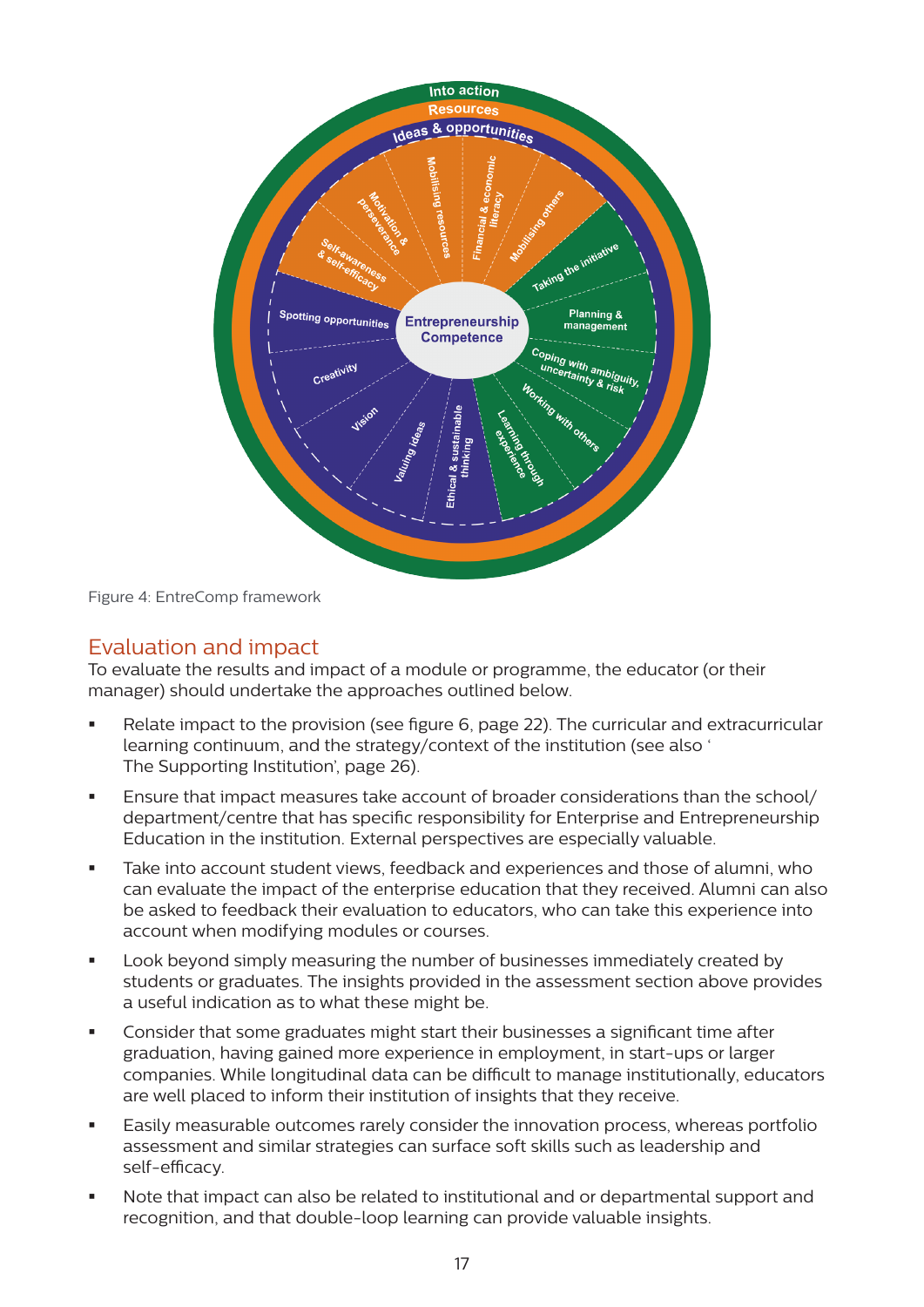# The student learning experience

# The learning journey

This section looks at the student's learning experience through the range of formal and informal activities, and the role of wider experiences that can contribute to the development of entrepreneurial effectiveness. An essential feature of Enterprise and Entrepreneurship Education is that it supports and leads to entrepreneurial action, now or in the future, whether it be in the context of self-employment, creating a new business venture, social entrepreneurship, or 'intrapreneurship' within an existing organisation.

Practical opportunities for gaining experience can be created both within the curriculum, and through optional extracurricular activity that complements learning within the curriculum, and recognises the value of extracurricular experiences for confidence-building, networking and student enterprise. Extracurricular learning in isolation is unlikely to provide a student with sufficient competencies or insights.

Embedding enterprise into the curriculum can stimulate interest toward extracurricular support. Effective signposting helps to engage students in a range of different ways. Student enterprise societies and students' unions can be very effective in creating student-centred activities.

# Towards entrepreneurial effectiveness

The overall goal of Enterprise and Entrepreneurship Education is to develop entrepreneurial effectiveness. Students will attain entrepreneurial effectiveness to different degrees, and in differing ways, based on a wide range of variables such as their personality, prior learning, motivation, ability, and context. One way to situate the learning journey is to consider the discussions thus far under the themes of awareness, mindset and capability, and to place them in a pipeline for development.

## Enterprise awareness

Students acquire enterprise awareness by developing knowledge and understanding of enterprising and entrepreneurial activities. They will understand the professional significance of Enterprise and Entrepreneurship in the wider world, as well as its meaning and relevance to them personally. Examples may include students learning to appreciate the pace of change and the need for adaptability, the role of small firms in an industry, social enterprises in a locality, and the value of ideas and intellectual property management.

Curricular activities might introduce teaching about Enterprise and Entrepreneurship in society, exploring relevant underpinning theories, and considering enterprise in relation to employment opportunities, especially within small businesses. Selected guest entrepreneurial speakers and role models can be inspirational, especially when they are relevant to the students' learning. Opportunities for interaction with external enterprises and scenario-based simulations (managed by the educator) can also be beneficial. Formally assessed curricular work will feature broad or exploratory learning outcomes, which may highlight particular themes (see 'Thematic approaches', page 22).

Extracurricular activities will most likely be generally focused and aimed at a broad student audience across all programmes of study. Students' unions, societies, start-up centres and careers services can be active in promoting enterprise awareness in partnership with departments, especially through focused initiatives such as 'Global Entrepreneurship Week', which presents an opportunity for students to actively engage in a wide range of activities.

The media also raises awareness and initiates entrepreneurial aspirations. Enterprise and Entrepreneurship Education should encourage students to be critically aware of the influence of media stereotypes in Entrepreneurship Education.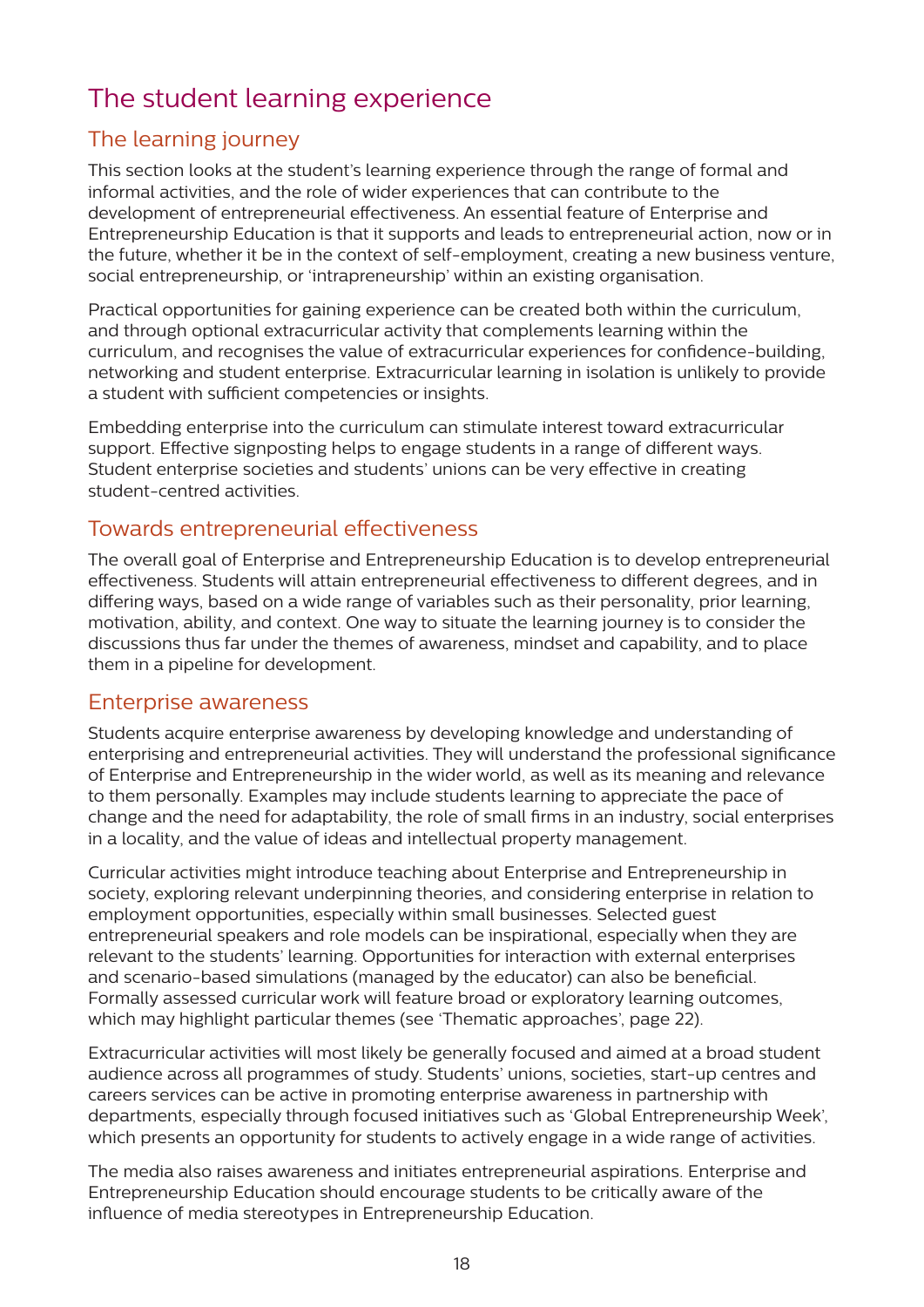# Developing an entrepreneurial mindset

Students should be encouraged to develop self-awareness of their own enterprising and entrepreneurial capabilities, as well as the motivation and self-discipline to apply these flexibly in different contexts to achieve desired results. This might include recognising themselves as a person who is creative or resourceful; who can translate ideas into actions; or who is prepared to challenge assumptions through critical investigation and research.

Developing an entrepreneurial mindset is becoming:

- **•** self-aware of personality and social identity
- **motivated to achieve personal ambitions and goals**
- **EXEC** self-organised, flexible and resilient
- **•** curious towards new possibilities for creating value
- **EXECTED FEEDER** responsive to problems and opportunities by making new connections
- able to go beyond perceived limitations and achieve results
- **•** tolerant of uncertainty, ambiguity, risk, and failure
- **EXECTE:** sensitive to personal values, such as ethical, social, diversity and environmental awareness.

Curricular, co-curricular and extracurricular activities will become more focused on developing specific areas that are aligned to subject contexts. These activities can help students to develop their own entrepreneurial mindset and awareness of their individual interests and aspirations as their studies evolve. An active learning mode explores problems and opportunities as vehicles for creative problem solving to enable students to develop their enterprise capabilities. Learning activities are often group-based, especially when team-working skills are desired outcomes. Business simulations can also be valuable for experiential learning. Learning through individual and group reflection should be encouraged.

Entrepreneurs and business advisers who relate well to students can make valuable contributions to both curricular and extracurricular experiences. They bring personal insights to life, and may also enhance the development of personal contacts and networks for the student. Ideally, they can connect with the students, make it real for them and inspire them to go further.

More experienced students can take a leadership role and offer peer support through campus societies, through engaging in the teaching process or assisting in the evaluation of another student's progress. Alumni can play an important role, especially if they have recent experience of entrepreneurship or the subject area, and can demonstrate the practical value of activities such as self-presentation and communication skills.

## Developing entrepreneurial capability

Prior experience, networks and learning can help students to develop a range of enterprising, practical, social and conceptual abilities, which can help to develop opportunities. Entrepreneurial capability can be specific to a particular discipline, vocational requirement or context, and as such will vary. This might be demonstrated when a student designs a new service or product to meet an identified need, or identifies an opportunity and visualises potential actions together with their prospects for success.

Through gaining practical insights, learning experiences will increasingly develop entrepreneurial capabilities, enabling students to take the lead and demonstrate autonomy, either individually or as part of a group. Competence frameworks such as EntreComp, Occupational and Higher Apprentice standards can be very useful, as they locate the learning for the student.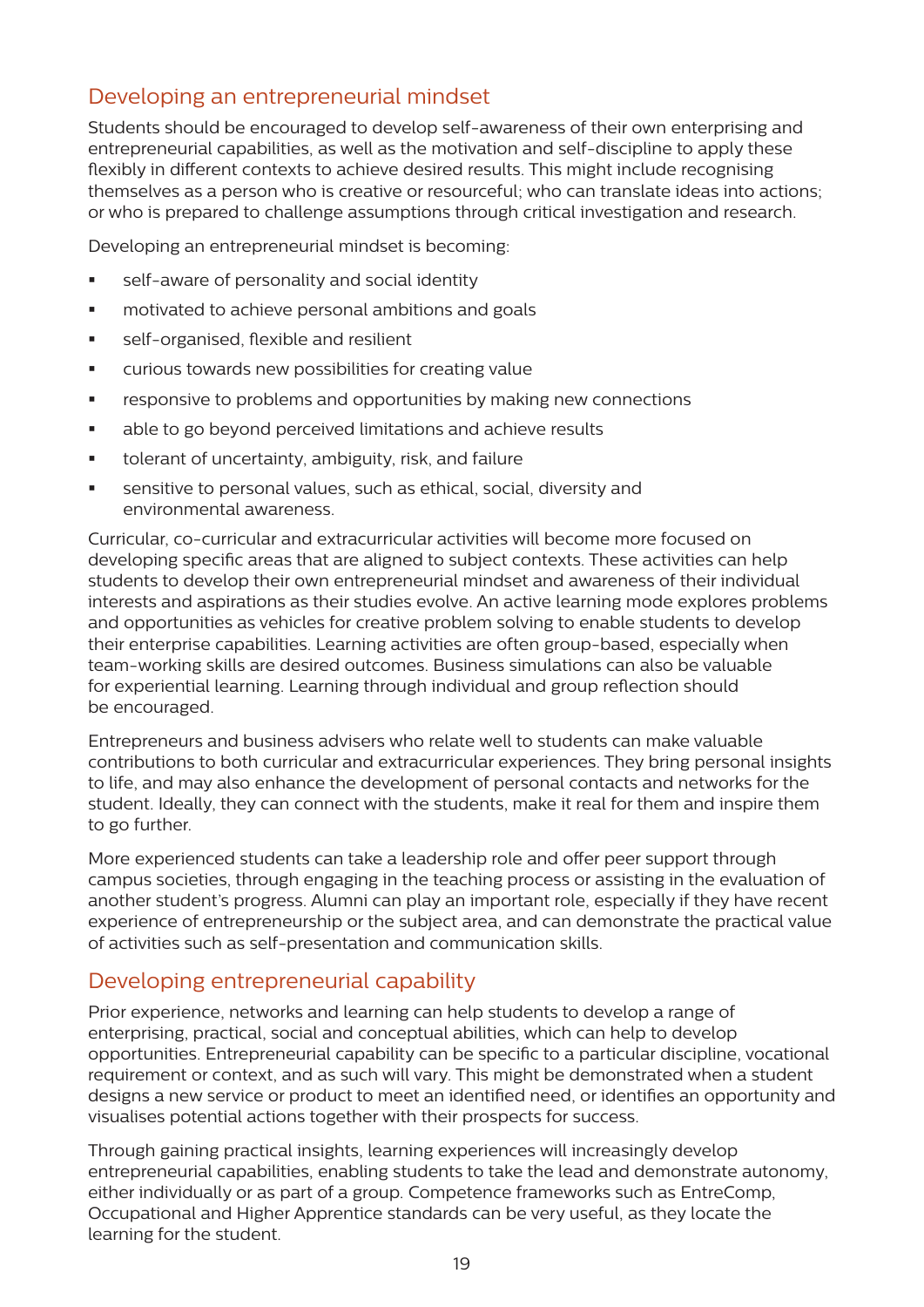Students will be encouraged to recognise that team-based performance is an essential feature of both employed and entrepreneurial work. Project work (for example, to research business start-up opportunities, or assignments to develop and design new services for organisations) can not only provide 'hands-on' activities, it can also engage external stakeholders, such as potential clients, thus extending the team and students' perspectives. Structured experience in work placements and paid work can also help to develop enterprising capabilities and confidence, by developing entrepreneurial insights and reflective practices.

When students take responsibility for extracurricular activities, for example, by organising societies, sports activities, community volunteering, representation, or other events, this contributes to their entrepreneurial learning and may count towards awards schemes. Reflection on their experiences can be supported through academic tutorials, careers guidance and mentoring.

# Entrepreneurial effectiveness

Entrepreneurial effectiveness is likely to be achieved as the student moves toward completion of their current study and prepares for the transition into work, self-employment, further study, or other options. 'Live' projects for external clients and enterprises will offer opportunities to network and meaningfully engage with external stakeholders, to prepare for this transition.

By this stage, students' learning becomes increasingly self-directed, pursuing both academic and broader career-life goals. Students may aspire to take their ideas into plans to start their own business, or to extend an informal activity such as freelancing or trading into more formalised opportunities. They may also have become aware that start-up is not for them, but that they would make an excellent cornerstone employee who can act intrapreneurially in a new or developing enterprise.

As learning develops it can be supported through more personalised means, such as e-learning activities, optional training sessions, and specialist seminars. One-to-one support, such as coaching or mentoring, can be highly effective in providing support and responding to emerging needs. Building confidence and reinforcement during this transitional phase is important, and coaching provides students with individualised support that helps them identify their options and address practical obstacles. Mentoring can involve established entrepreneurs or other practitioners with specific and relevant expertise and experience.

Business start-up support and guidance can be accessed through enterprise centres and business incubators, where available. Online enterprise networks and off-campus support organisations such as Growth Hubs, can be valuable. Informed educators will signpost and engage relevant enterprise support opportunities on behalf of the student.

Using this model as a framework for learner development, figure 5 illustrates the awareness, mindset, competencies and effectiveness approach within a curricular and extracurricular context.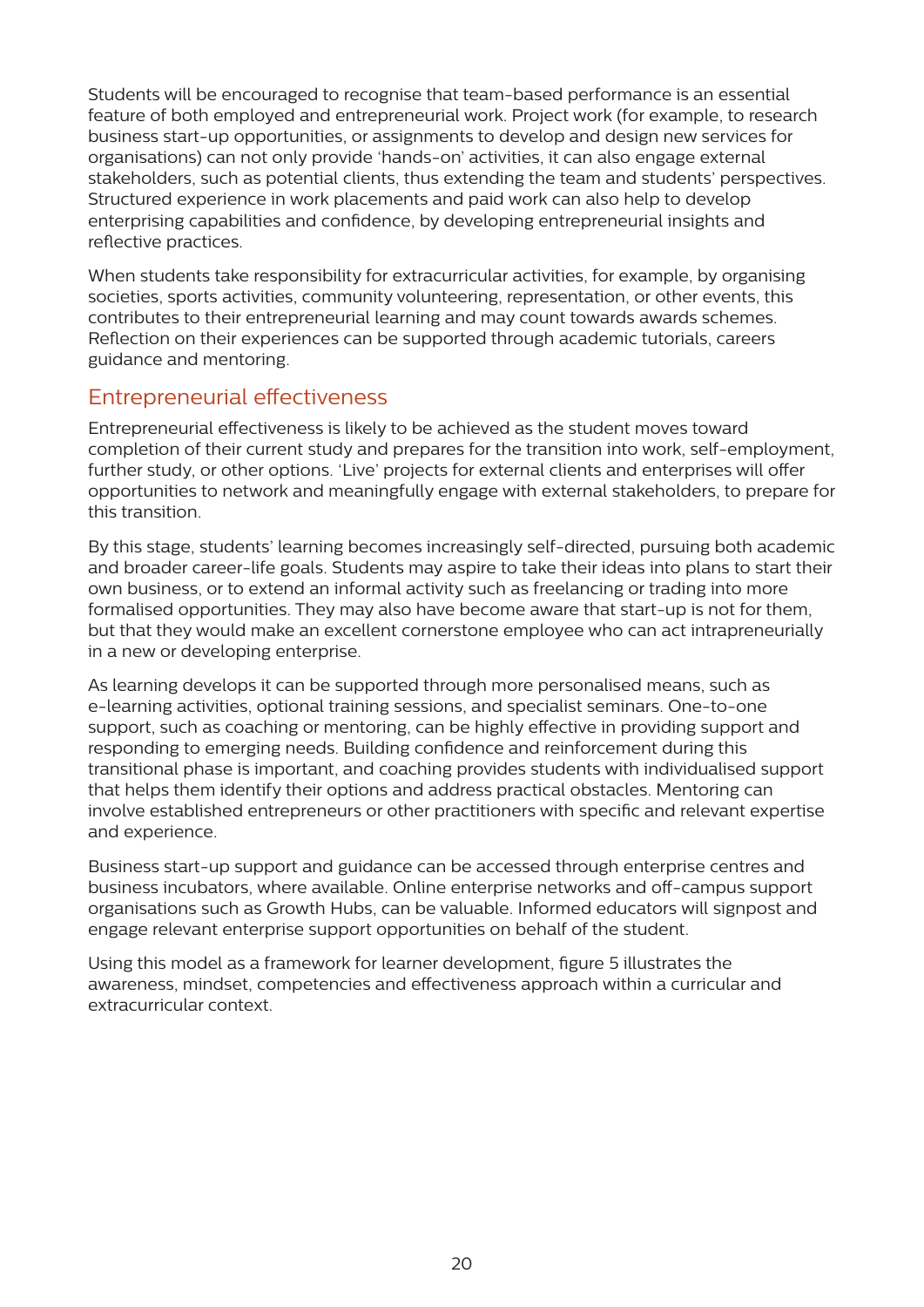This diagram provides an illustration of the learning journey and related experiences. It indicates how these can be mapped onto the development of enterprise awareness, entrepreneurial mindset, capability and effectiveness



Figure 5: The journey towards entrepreneurial effectiveness

Students' learning may not be linear; their journeys are likely to have diverse starting points and transition into the future; they may pass through different stages in an iterative fashion, or engage simultaneously in different learning experiences. Curricular and extracurricular activities will vary widely between providers, and some institutions will offer incubation space or accelerator support so that the learning journey can become a reality.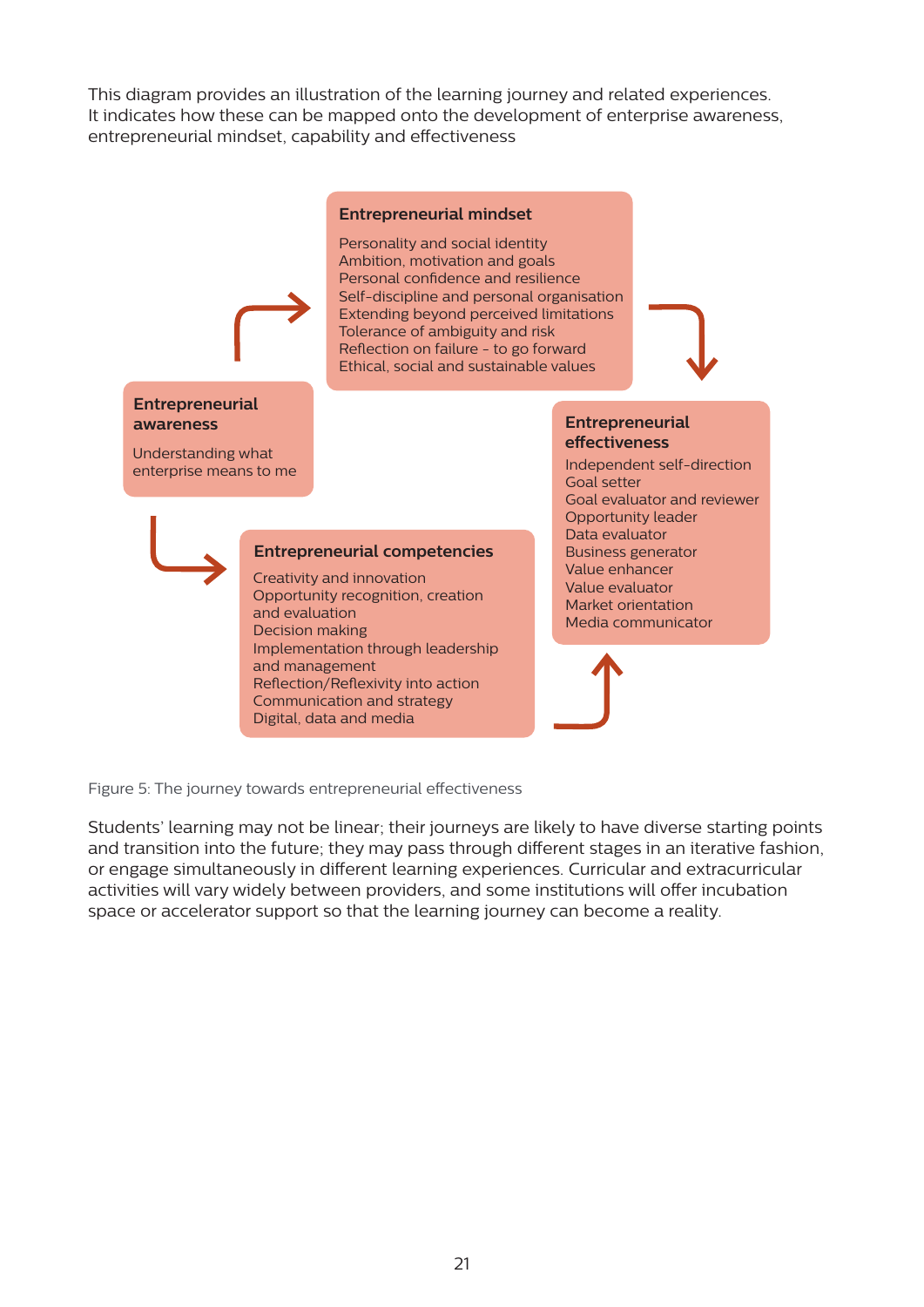The activities in each stage of the typical student journey shown in the boxes are only examples to illustrate a potential pipeline of activities. Co-curricular work will align with curricular provision and extracurricular experiences can be aligned to subject specialisms and potential career opportunities.



Figure 6: The curricular, co-curricular and extracurricular learning pipeline

# Graduate outcomes

This section offers a broad framework that higher education providers can use to articulate learning outcomes that can be applied across a wide range of programmes and pedagogies. The educator's aim is to help develop students' core behaviours, personal attributes, core competencies and entrepreneurial effectiveness. Opportunities should be provided for these to be practiced within a wide range of situations in order for the student to develop confidence in these key areas. Each area is highly dependent on the next and therefore should be approached holistically and not individually.

## **Thematic approaches**

Enterprising behaviours, attributes and competencies are highly interconnected. The following themes help to draw out essential requirements.

## **Creativity and innovation**

Ideas led by Enterprise and Entrepreneurship are founded on the ability to think and act creatively and innovatively. Graduates should be able to:

- § generate multiple ideas, concepts, proposals, solutions, or arguments in response to identified problems and opportunities
- § think speculatively, employing both convergent and divergent approaches to arrive at appropriate solutions.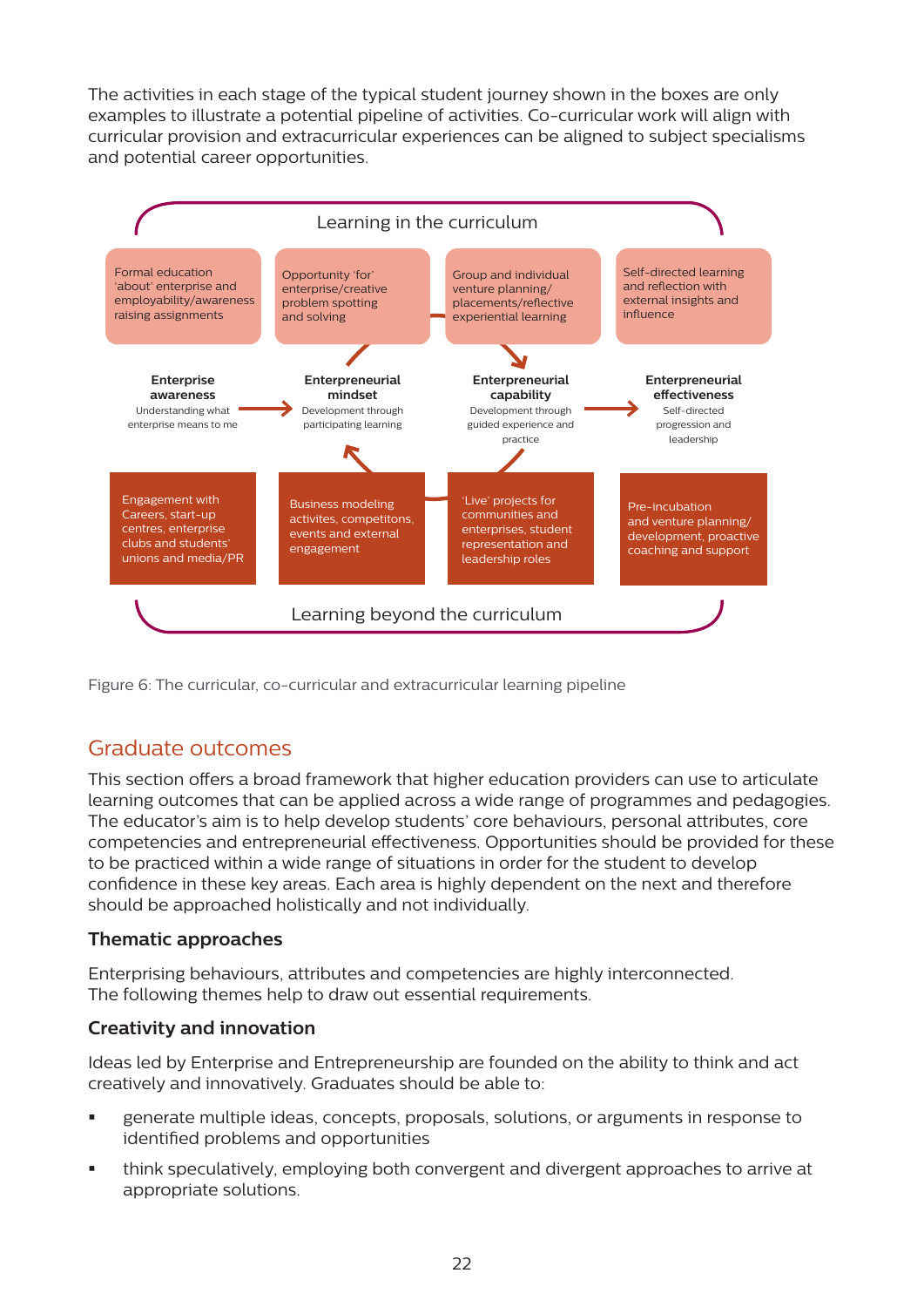Delivery should include opportunities for:

- **•** creative thinking
- **•** conceptualisation
- **■** innovation
- § problem solving
- **■** understanding the value of intellectual property
- **value creation from different markets.**

#### **Opportunity recognition, creation and evaluation**

At the heart of Enterprise and Entrepreneurship is the recognition of real opportunities from a spectrum of possible ideas. Where possible educators should be engaging with industry to provide relevant and current working material. Graduates should be able to:

- **EXECT:** identify, analyse and respond to relevant opportunities
- **•** develop and produce multiple solutions to enhance existing provisions, and identify problems, shortfalls and similar challenges
- § be flexible and adaptable, seeing alternative perspectives and offering a choice of solutions
- **•** review and evaluate multiple solutions in contexts that anticipate and accommodate change and contain elements of ambiguity, uncertainty and risk.

Delivery should include opportunities to:

- **•** recognise or create multiple opportunities through actively making connections
- **■** make connections as a result of problem solving, evaluating and assessing ideas
- **•** develop relevant subject expertise and awareness of contemporary issues, both of which should be evidenced in any strategies for recognising opportunity - as Enterprise and Entrepreneurship are led by ideas, it is important for students to develop awareness of how to manage Intellectual Property issues.

#### **Decision making supported by critical analysis, synthesis and judgement**

Entrepreneurs and intrapreneurs rely on an ability to combine new and emerging insights that enable them to make decisions, even where these are based upon limited or unclear data or emotional considerations such as well-being. Decisions to act are made within a context of uncertainty and through iterative processes. Graduates should be able to:

- § source and retrieve relevant contextualised information
- evaluate information and formulate arguments, independently and within a team
- **Combine analysis with synthesis, intuition and intuitive decision making, drawn from** subject expertise and evaluation of critical incidents
- **•** be resilient and flexible when faced with change or uncertainty.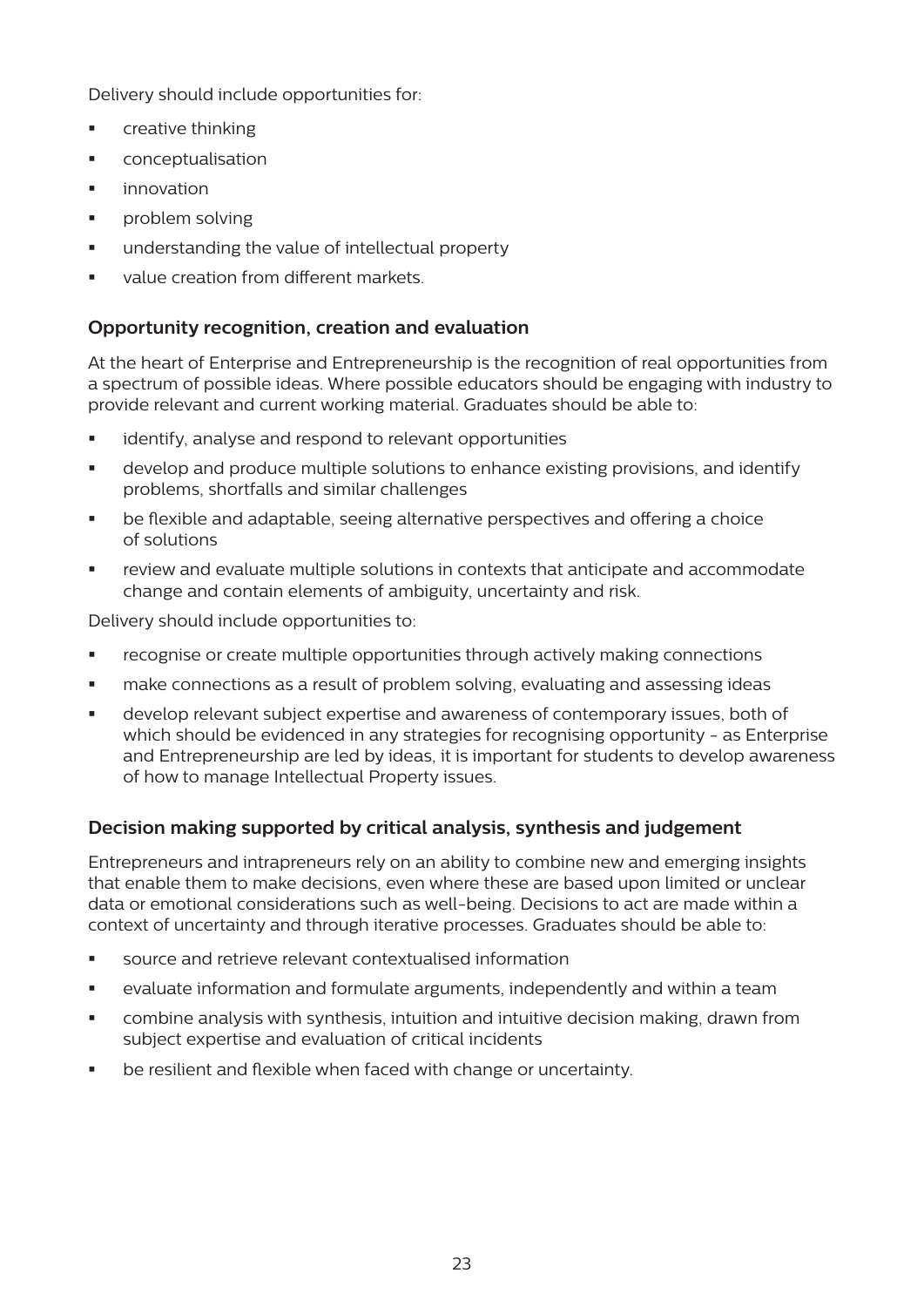Delivery should include opportunities to:

- **EXECUTE:** research and collect evidence
- **•** critically analyse evidence collected
- **EXEDENT** intuitively make decisions under uncertainty
- use judgement to take calculated risks
- **•** take the initiative to take or change action
- **•** demonstrate financial literacy in the context of their learning.

#### **Implementation of ideas through leadership and managemen**t

Successful Enterprise and Entrepreneurship depends upon the ability to take action, and implement decisions, through social processes. Graduates should be able to:

■ manage resources in response to a problem or need, demonstrating an enthusiasm for enquiry and the motivation to sustain it.

Delivery should include opportunities for:

- **■** leadership and team management within projects
- **•** productively linking intention, context and process with outcome and dissemination, within management structures
- **•** development and maintenance of effective relationships with audiences, clients, markets, users, and consumers, as well as with participants, co-workers, and co-creators
- evaluation of resilience and adaptability, using effectiveness in relationships as a gauge.

## **Action and reflection**

Individuals successful in Enterprise or Entrepreneurship often have heightened levels of self-awareness developed through reflecting upon, and continually learning from, their actions; they use failure to inform progress. Graduates should be able to:

- § critically reflect upon, review and evaluate the solutions they have explored
- identify personal development needs and other changing factors through the reflective process
- evaluate their own learning and respond to identified shortfalls (competencies, attributes and behaviour gaps)
- **•** demonstrate resourcefulness in seeking development guidance or mentoring from both external and internal contacts.

Delivery should include opportunities for:

- **EXECT** audits and evaluations before and after entrepreneurial activity
- **■** developing critical reflection techniques
- **EXECT** action planning for self-development with SMART objectives
- **•** reviewing networks
- **•** use of iterative, discovery and learning processes that include learning from failure
- **•** reflection on generating novel and associative solutions in response to perceived problems, rather than just the final outcome.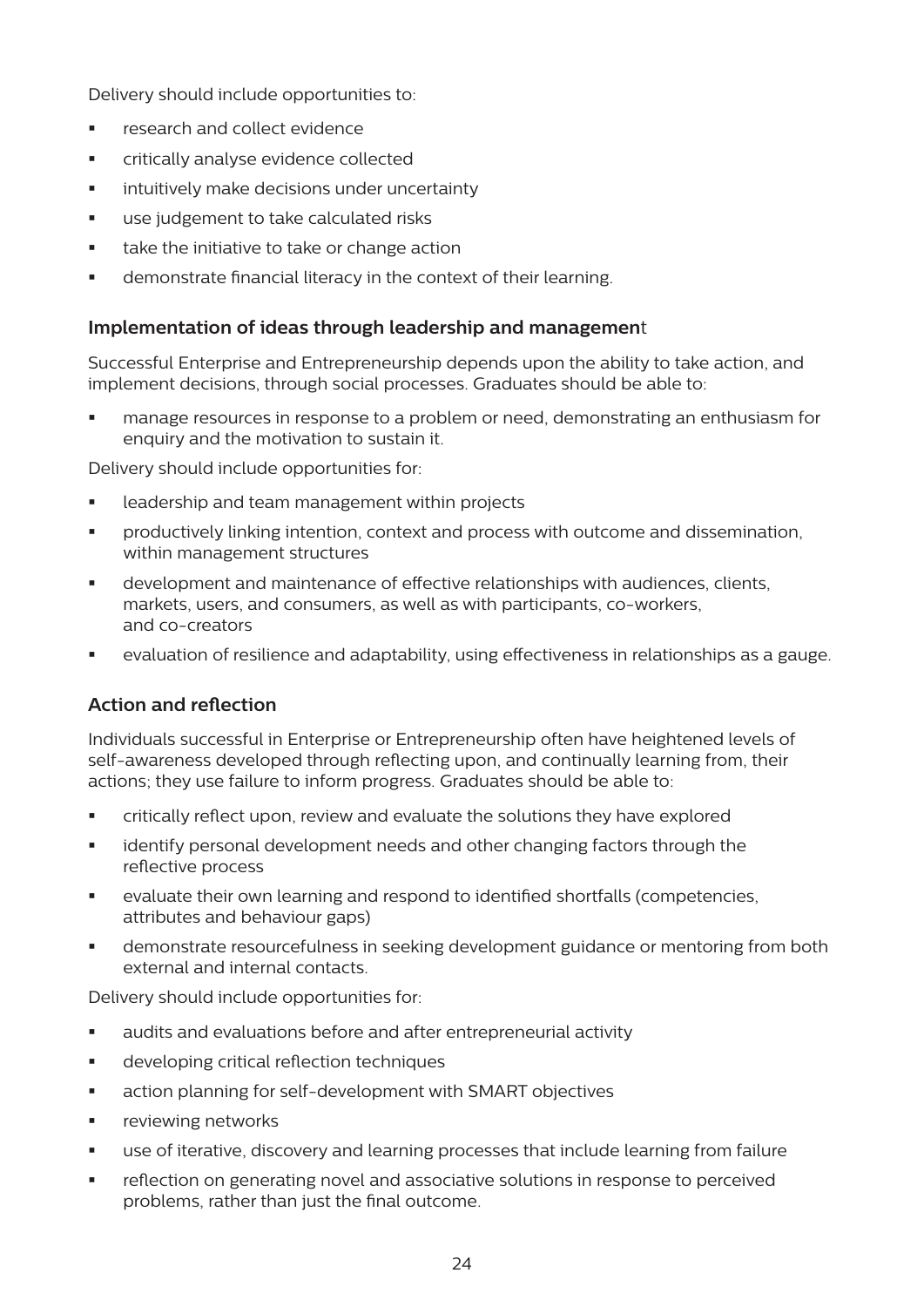#### **Communication and strategy skills**

As well as working within teams, Enterprise and Entrepreneurship involves the ability to build effective relationships with a variety of stakeholders. Interpersonal skills become well developed through communication and interaction with others. Effective and adaptive planning is key to developing and implementing strategies. Graduates should be able to:

- **•** identify and respond to stakeholder needs
- **•** communicate enthusiasm and passion to 'sell' new ideas, concepts or solutions
- **employ visualisation and flexible planning skills to interact effectively with others.** articulate ideas, build trust and present information or outputs to audiences
- § draw on the views of others to inform the development or enhancement of their work
- § provide research and other evidence to suggest how ideas can be taken forward over time, taking changing environments and emerging technologies and concepts into account.

Delivery should include opportunities for:

- thinking about and visualising the future, scanning the environment, planning, communicating, influencing, directing, and rationalising
- § building relationships, building trust, influencing, networking, negotiating and reviewing progress
- **•** multiple forms of communication for a range of audiences including stakeholders and new media technologies
- **EXEDENT** learning how intellectual property and issues of confidentiality impact on communication.

## **Digital and Data Skills**

Big data can inform the decision-making process, and the development of/management of digital and data competencies inform successful Enterprise and Entrepreneurship. Graduates should be able to:

- **•** perceive the importance of digital technologies and the impact on productivity
- understand technological advances and ability for different technologies to connect
- § explore technological advances in application to venture creation and effective management.

Delivery should include opportunities to:

- explore digital advances and their application
- § critically review the advantages and disadvantages of data-driven decision making
- **EXEC** engage with industry experts and big data sources
- **•** review innovation, problem solving and resilience in the context of data-driven opportunities.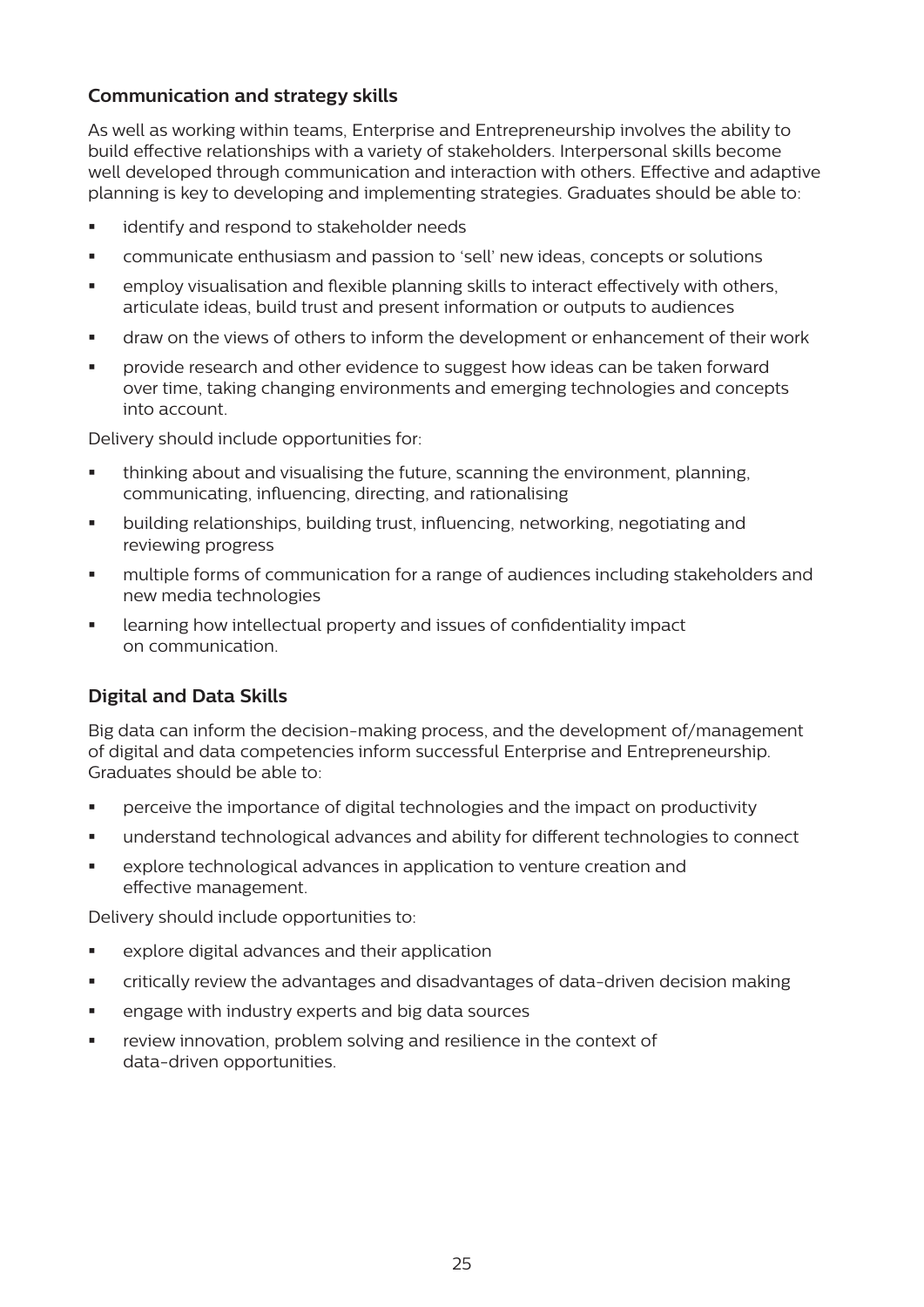# The supportive institution

There are different models of institutional support for Enterprise and Entrepreneurship Education emerging across the UK, and these tend to be based on physical location, future visioning, funding streams and educator capabilities related to quality enhancement.

An entrepreneurial institution will:

- **encourage improved student engagement and entrepreneurial outcomes in the** learning process, for example, being able to map them against the enterprise and/or entrepreneurship definitions provided by QAA
- § drive graduate success through intrapreneurship, self-employment and the creation of new businesses and value creation opportunities
- map and articulate institutional development that responds to policy drivers, economic development and social wellbeing, on regional, national and global levels
- **•** employ learning evaluation metrics that respond to identified entrepreneurial needs - for example, projects that require change and adaptation can enhance competencies related to flexibility and adaptability, and outcomes that require multiple solutions (that can be compared and contrasted) can enhance creative capacity
- **•** strengthen links/relationships with businesses, social enterprises, alumni and relevant organisations by inviting entrepreneurs to be guest speakers and/or visiting lecturers. Understanding the distinctive differences between what larger business and smaller business can offer is integral to this.

# Location within an institution: factors to consider

The most well developed and innovative Enterprise and Entrepreneurship Education opportunities for students are created when the institution provides a central environment that supports collaborative working across different areas. The following points outline how a central function can better support the delivery and embedding of Enterprise and Entrepreneurship activity.

- § A central unit has the advantage of cross-disciplinary opportunities, where innovation results from the meeting of different minds and different methodologies, and can give coherence to the overall institutional approach to enterprise and entrepreneurship. Credit-bearing Enterprise and Entrepreneurship Education has often been developed within a single faculty or department, and has evolved as a result of the interventions of a specialist champion. As outreach to other departments can be problematic, more developed models encourage student accessibility and adaptability through a centralised model.
- Centralised models can aid the development of progressive approaches to the delivery of Enterprise and Entrepreneurship. Examples of this progression are master's degrees in Enterprise and Entrepreneurship that integrate with and are supportive of subject-based learning; or initiatives such as an entrepreneurship placement year, where students can set up their own businesses as learning experiments.
- **Venture Creation Programmes are an evolving set of courses where students are required** to set up and run a business as the basis of their credit-bearing studies. The best models are interdisciplinary in nature and require support and coordination at an institutional level with a central-point of coordination.
- § Cross-institutional enterprise centres and/or the students' union may offer support for extracurricular activities only. In this model, student self-selection is the norm and assessment is typically light touch or based only on self-evaluation. Close coordination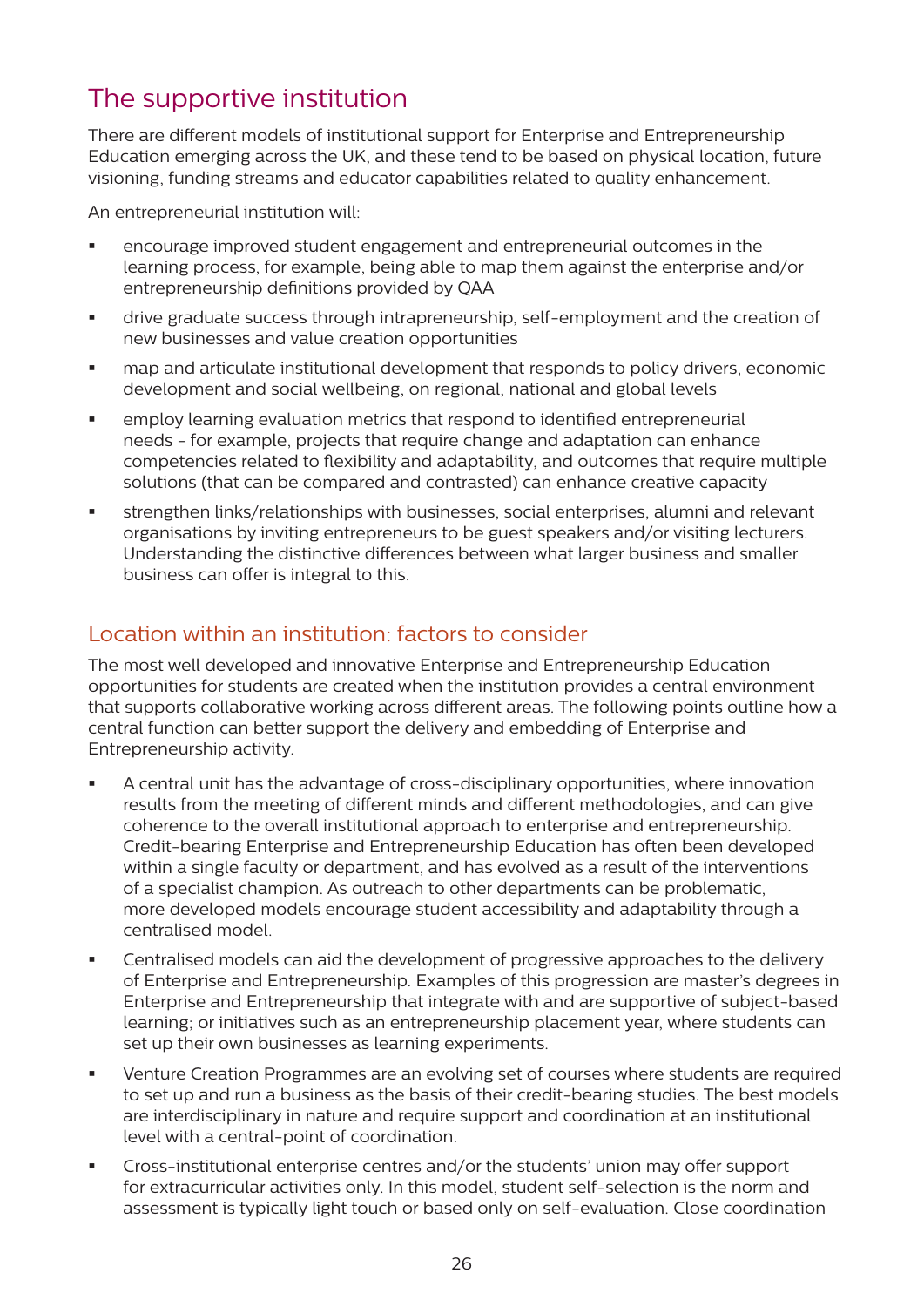with curricular provision through a central model enhances relevance, offers connectivity and ensures that meaningful metrics of evaluation are developed.

**•** If the institution has an incubator of accelerator, metrics that demonstrate learning progression as well as financial or social success can support a centralised unit.

See HEA Embedding Employability in Higher Education Framework (2015) in the Resources section (Appendix 1) for further information.

# Supporting the educators

As Enterprise and Entrepreneurship Education has matured it has become more complex in terms of depth and breadth. This has resulted in an increasing need to develop staff and to build expert teams that have the necessary skills, vision and support to deliver the required learning to an appropriate standard.

The nature of the support provided at an institutional level will determine the sustainability of the opportunities developed. Educator development, networking opportunities and recognition strategies are examples of progressive approaches that can provide enhanced insights and proactive change. Educator progression can be mapped and developed, and career opportunities provided. Educator Standards such as that provided by the Institute of Enterprise and Entrepreneurs (IOEE - see Resources) can inform this process.

## Strategy and vision

Institutions with a well-developed offer are more likely to have a coherent and clearly articulated vision for Enterprise and Entrepreneurship Education, defining what success in achieving that vision looks like. For some institutions, this is a standalone strategy for Entrepreneurial Education, whereas others link to a broader institutional vision for student learning outcomes, graduate employability and local economic development within learning and teaching, research, and knowledge exchange strategies.

# Funding

The supportive institution will determine funding streams and allocate dedicated budget for the cost-bearing activities associated with Enterprise and Entrepreneurship Education, recognising the long-term benefits it can bring to the Institution. Planning for funding can alleviate problems around mixed messaging to student, inconsistent learning developments and loss of connectivity with external stakeholders who have already engaged.

## Evaluating impact and success

Success metrics will look different for each institution and, while relatable to metrics in the TEF, REF and KEF (for example), an institution can enhance these metrics with a richer narrative that deepens understanding of the value and impact of Enterprise and Entrepreneurship Education in relation to the institution strategy and vision. The key to both evaluating impact and success is relevance, whether that is through subject specialism, research, pedagogical styles, new modes of student assessment or institutional strategy, and management priorities. Tier 4 Student Visa regulations, particularly relating to entrepreneurial education, may also impact on these metrics.

Institutions may wish to use tools such as HEInnovate (see Resources section) to map their progress; it is important to note that this may require senior staff engagement or support from those who have access to appropriate data.

The most advanced institutions share best practice both within and beyond their institution, for example, through educator networks and engagement with national competitions. There is a range of delivery mechanisms emerging across different institutions that share methods that include group work, participative learning and creative assignments.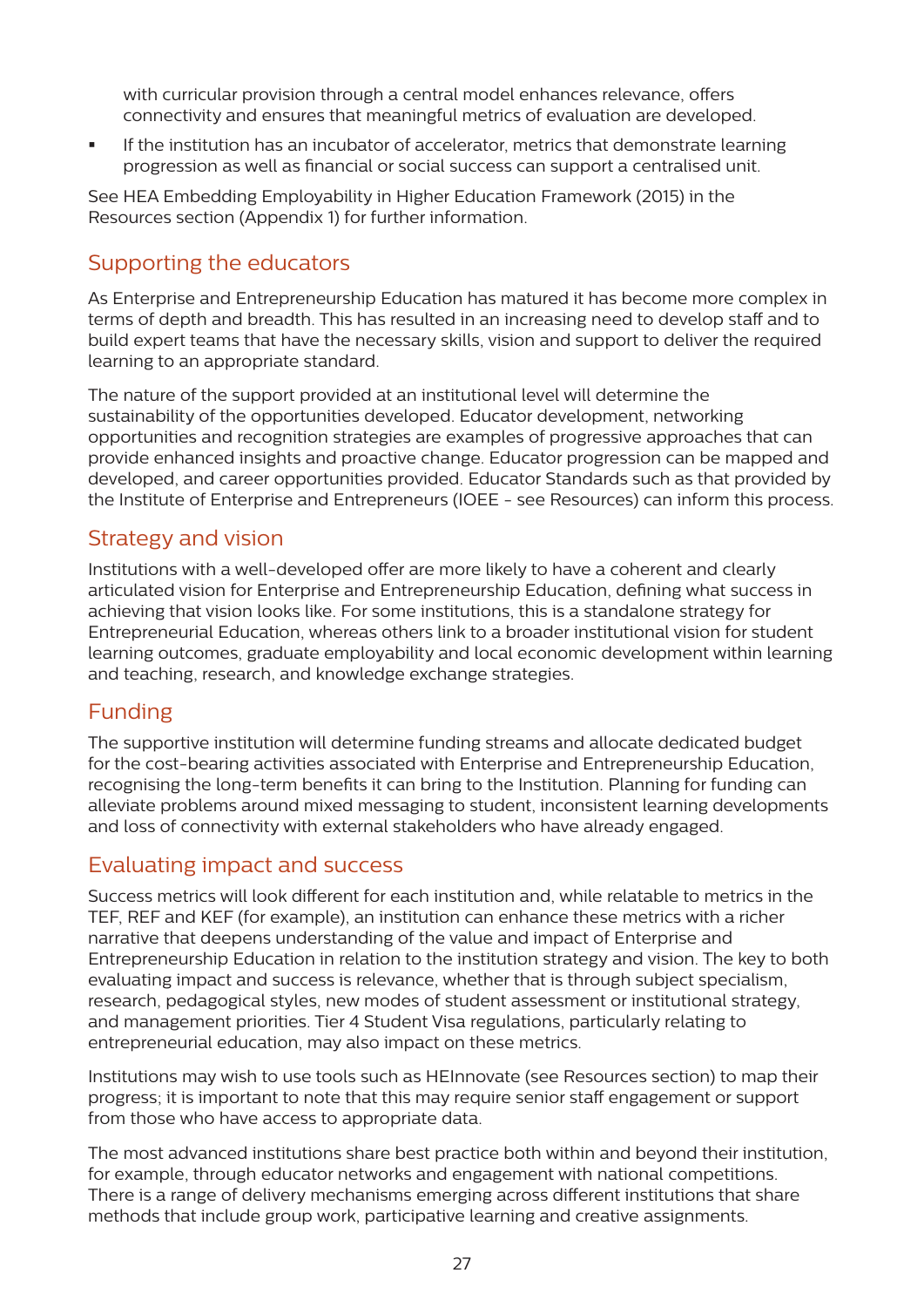# Appendix 1: Resources

APPG for Micro Businesses (2014), An education system fit for an entrepreneur [www.enterprise.ac.uk/index.php/news/item/download/70\\_e3bc9b6704c5be4efe1dd](http://www.enterprise.ac.uk/index.php/news/item/download/70_e3bc9b6704c5be4efe1ddf06ab704e5b)[f06ab704e5b](http://www.enterprise.ac.uk/index.php/news/item/download/70_e3bc9b6704c5be4efe1ddf06ab704e5b)

Big Ideas Wales [https://businesswales.gov.wales/bigideas](https://businesswales.gov.wales/bigideas/)

BIS (2015), The Dowling Review of Business-University Research Collaborations: [www.raeng.org.uk/policy/dowling-review/the-dowling-review-of-business-university-re](https://www.raeng.org.uk/policy/dowling-review/the-dowling-review-of-business-university-research)[search](https://www.raeng.org.uk/policy/dowling-review/the-dowling-review-of-business-university-research)

BIS (2014), Enterprise for All: The relevance of enterprise in education: [www.gov.uk/government/uploads/system/uploads/attachment\\_data/file/338749/Enter](http://www.gov.uk/government/uploads/system/uploads/attachment_data/file/338749/EnterpriseforAll-lowres-200614.pdf)[priseforAll-lowres-200614.pdf](http://www.gov.uk/government/uploads/system/uploads/attachment_data/file/338749/EnterpriseforAll-lowres-200614.pdf) (PDF, 2.3MB)

CBI (2017), Helping The UK Thrive: CBI/Pearson Education And Skills Survey 2017: [www.cbi.org.uk/index.cfm/\\_api/render/file/?method=inlineandfileID=DB1A9FE5-](http://www.cbi.org.uk/index.cfm/_api/render/file/?method=inline&fileID=DB1A9FE5-5459-4AA2-8B44798DD5B15E77) [5459-4AA2-8B44798DD5B15E77](http://www.cbi.org.uk/index.cfm/_api/render/file/?method=inline&fileID=DB1A9FE5-5459-4AA2-8B44798DD5B15E77) (PDF, 1.6MB)

Council for Science and Technology (2016), Strengthening entrepreneurship education: CST letter

[www.gov.uk/government/uploads/system/uploads/attachment\\_data/file/592424/Improv](http://www.gov.uk/government/uploads/system/uploads/attachment_data/file/592424/Improving_entrepreneurship_education_-_cst_letter_-_more_accessible.pdf)ing\_entrepreneurship\_education - cst\_letter - more\_accessible.pdf (PDF, 171KB)

Department for Business, Energy and Industrial Strategy (2017), Building our Industrial Strategy

[https://beisgovuk.citizenspace.com/strategy/industrial-strategy/supporting\\_documents/](https://beisgovuk.citizenspace.com/strategy/industrial-strategy/supporting_documents/buildingourindustrialstrategygreenpaper.pdf) [buildingourindustrialstrategygreenpaper.pdf](https://beisgovuk.citizenspace.com/strategy/industrial-strategy/supporting_documents/buildingourindustrialstrategygreenpaper.pdf) (PDF, 9.5MB)

Department for Education (2017), Teaching Excellence and Student Outcomes Framework Specification, pp54

[www.gov.uk/government/uploads/system/uploads/attachment\\_data/file/658490/Teach](http://www.gov.uk/government/uploads/system/uploads/attachment_data/file/658490/Teaching_Excellence_and_Student_Outcomes_Framework_Specification.pdf)[ing\\_Excellence\\_and\\_Student\\_Outcomes\\_Framework\\_Specification.pdf](http://www.gov.uk/government/uploads/system/uploads/attachment_data/file/658490/Teaching_Excellence_and_Student_Outcomes_Framework_Specification.pdf) (PDF, 618KB)

Donaldson, G (2015) Successful Futures; Independent Review of Curriculum and Assessment Arrangement in Wales

<http://gov.wales/docs/dcells/publications/150225-successful-futures-en.pdf> (PDF, 1.58MB)

ENACTUS [http://enactus.org](http://enactus.org/)

EntreComp: The Entrepreneurship Competence Framework (2016) [https://ec.europa.eu/jrc/en/publication/eur-scientific-and-technical-research-reports/en](https://ec.europa.eu/jrc/en/publication/eur-scientific-and-technical-research-reports/entrecomp-entrepreneurship-competence-framework)[trecomp-entrepreneurship-competence-framework](https://ec.europa.eu/jrc/en/publication/eur-scientific-and-technical-research-reports/entrecomp-entrepreneurship-competence-framework)

Enterprise and Skills Strategic Board in Scotland [https://beta.gov.scot/groups/enterprise-and-skills-strategic-board](https://beta.gov.scot/groups/enterprise-and-skills-strategic-board/)

Enterprise and Skills Review in Scotland [https://beta.gov.scot/policies/economic-growth/enterprise-and-skills-review](https://beta.gov.scot/policies/economic-growth/enterprise-and-skills-review/)

ETC Toolkit

[www.enterprise.ac.uk/index.php/resources/etc-toolkit](http://www.enterprise.ac.uk/index.php/resources/etc-toolkit)

HEA Embedding Employability in Higher Education Framework (2015) [www.heacademy.ac.uk/knowledge-hub/framework-embedding-employability-higher-edu](http://www.heacademy.ac.uk/knowledge-hub/framework-embedding-employability-higher-education)[cation](http://www.heacademy.ac.uk/knowledge-hub/framework-embedding-employability-higher-education)

HEFCE (2011) Opportunity, choice, and excellence in Higher Education, available at: [www.hefce.ac.uk/news/newsarchive/2011/Name,94292,en.htm](http://www.hefce.ac.uk/news/newsarchive/2011/Name,94292,en.html)l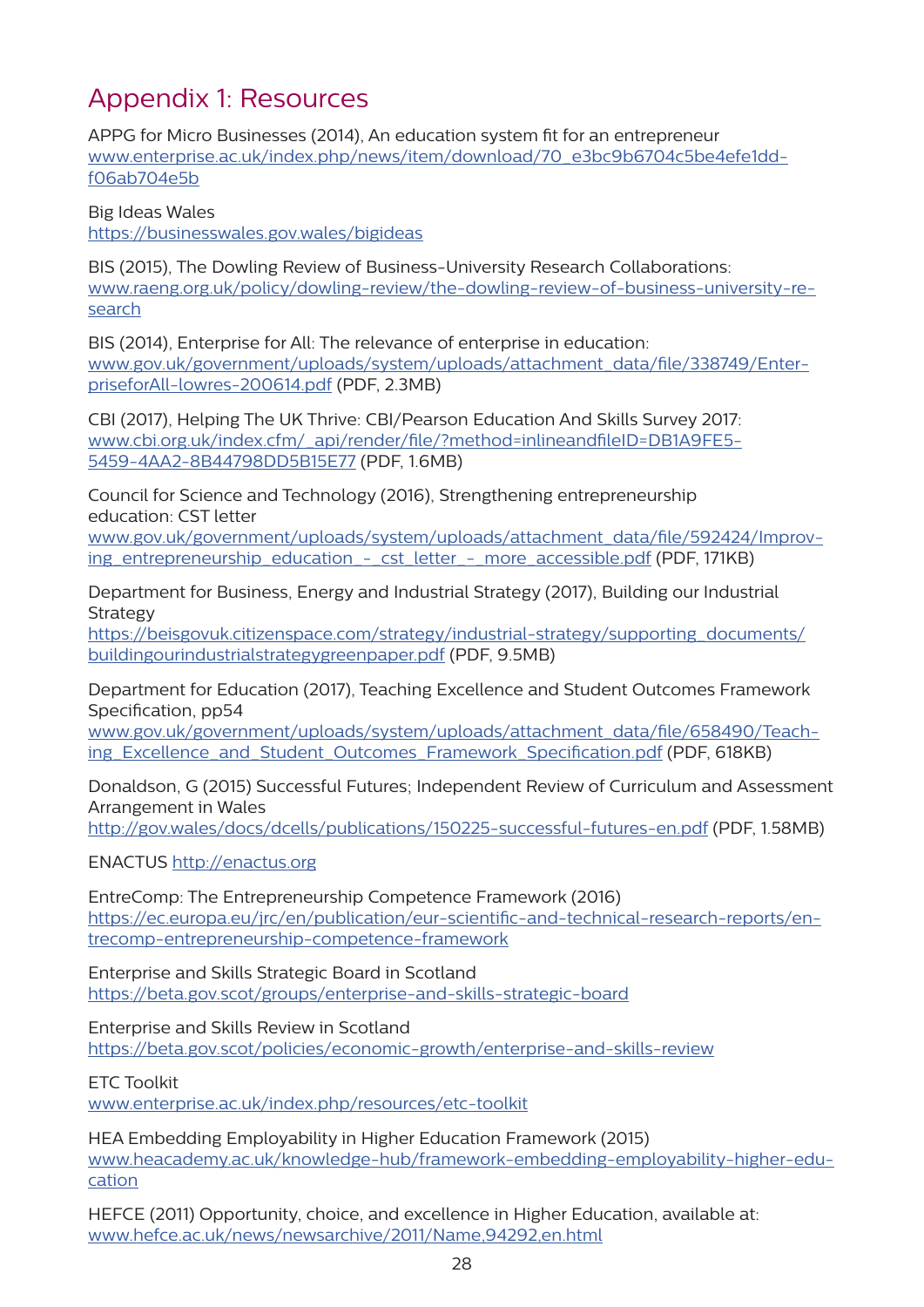**HEInnovate** <https://heinnovate.eu/en>

HESA (2016), Results of the 2014/15 HE Business and Community Interaction Survey [www.hesa.ac.uk/news/07-04-2016/graduate-start-ups](http://www.hesa.ac.uk/news/07-04-2016/graduate-start-ups)

Institute of Enterprise and Entrepreneurs (IOEE) <http://ioee.uk/>

Moncada-Paternò-Castello P., Grassano N. and Vezzani A. 'Innovation and Industry: Policy for the next decade', Industrial RandD - JRC Policy Insights, December 2017 <https://ec.europa.eu/jrc/sites/jrcsh/files/jrc109610.pdf> (PDF, 426MB)

OECD/EU Entrepreneurship360: Skills for Entrepreneurship: [www.oecd.org/cfe/leed/entrepreneurship360-skills-entrepreneurship.htm](http://www.oecd.org/cfe/leed/entrepreneurship360-skills-entrepreneurship.htm)

Royal Academy of Engineering (2017), Engineering an economy that works for all [www.raeng.org.uk/publications/responses/engineering-an-economy-that-works-for-all](http://www.raeng.org.uk/publications/responses/engineering-an-economy-that-works-for-all)

Skills Development Scotland [www.skillsdevelopmentscotland.co.uk](http://www.skillsdevelopmentscotland.co.uk)

SFEDI National Occupational Standards for Enterprise Educators (2016) <http://campus.ioee.uk/national-enterprise-standards/>

Strengthening entrepreneurship education: Prime Minister's response [www.gov.uk/government/uploads/system/uploads/attachment\\_data/file/592417/Improv](http://www.gov.uk/government/uploads/system/uploads/attachment_data/file/592417/Improving_entrepreneurship_education_-_PM_response.pdf)ing\_entrepreneurship\_education -\_PM\_response.pdf (PDF, 847KB)

Subject Benchmark Statements:

[www.qaa.ac.uk/assuring-standards-and-quality/the-quality-code/subject-benchmark](http://www.qaa.ac.uk/assuring-standards-and-quality/the-quality-code/subject-benchmark-statements)[statements](http://www.qaa.ac.uk/assuring-standards-and-quality/the-quality-code/subject-benchmark-statements)

The Royal Society (2017), Response to Building our Industrial Strategy Green Paper [https://royalsociety.org/~/media/policy/Publications/2017/17-04-17-submission-industrial](https://royalsociety.org/~/media/policy/Publications/2017/17-04-17-submission-industrial-strategy-green-paper.pdf)[strategy-green-paper.pdf](https://royalsociety.org/~/media/policy/Publications/2017/17-04-17-submission-industrial-strategy-green-paper.pdf) (PDF, 131KB)

UNCTAD Entrepreneurship Policy Framework (2012) <http://unctad.org/en/Pages/DIAE/Entrepreneurship/EPF-3.aspx>

Universities' Scotland 'Making it Happen' [http://www.universities-scotland.ac.uk/publications/making-it-happen](http://www.universities-scotland.ac.uk/publications/making-it-happen/)

Welsh Government Prosperity for all: economic action plan <http://gov.wales/docs/det/publications/171212-economic-action-plan-en.pdf> (PDF, 2.3MB)

Welsh Government's 'Youth Entrepreneurship Strategy' [www.youthworkwales.org.uk/creo\\_files/upload/files/140221-national-youth-work-strategy](http://www.youthworkwales.org.uk/creo_files/upload/files/140221-national-youth-work-strategy-en.pdf)[en.pdf](http://www.youthworkwales.org.uk/creo_files/upload/files/140221-national-youth-work-strategy-en.pdf) (PDF, 152KB)

Wilson, T (2012) A Review of Business-University Collaboration. Department for Business, Innovation and Skills

[www.gov.uk/government/uploads/system/uploads/attachment\\_data/file/32383/12-](http://www.gov.uk/government/uploads/system/uploads/attachment_data/file/32383/12-610-wilson-review-business-university-collaboration.pdf) [610-wilson-review-business-university-collaboration.pdf](http://www.gov.uk/government/uploads/system/uploads/attachment_data/file/32383/12-610-wilson-review-business-university-collaboration.pdf) (PDF, 891KB)

Youth Entrepreneurship Strategy: An Action Plan for Wales 2010-2015 <http://gov.wales/docs/det/publications/101115yesen.pdf>(PDF, 867KB)

2014-25 Innovation Strategy for Northern Ireland [www.economy-ni.gov.uk/sites/default/files/publications/deti/Innovation-Strate](http://www.economy-ni.gov.uk/sites/default/files/publications/deti/Innovation-Strategy-2014-2025_2_0.pdf)[gy-2014-2025\\_2\\_0.pdf](http://www.economy-ni.gov.uk/sites/default/files/publications/deti/Innovation-Strategy-2014-2025_2_0.pdf) (PDF, 3.3MB)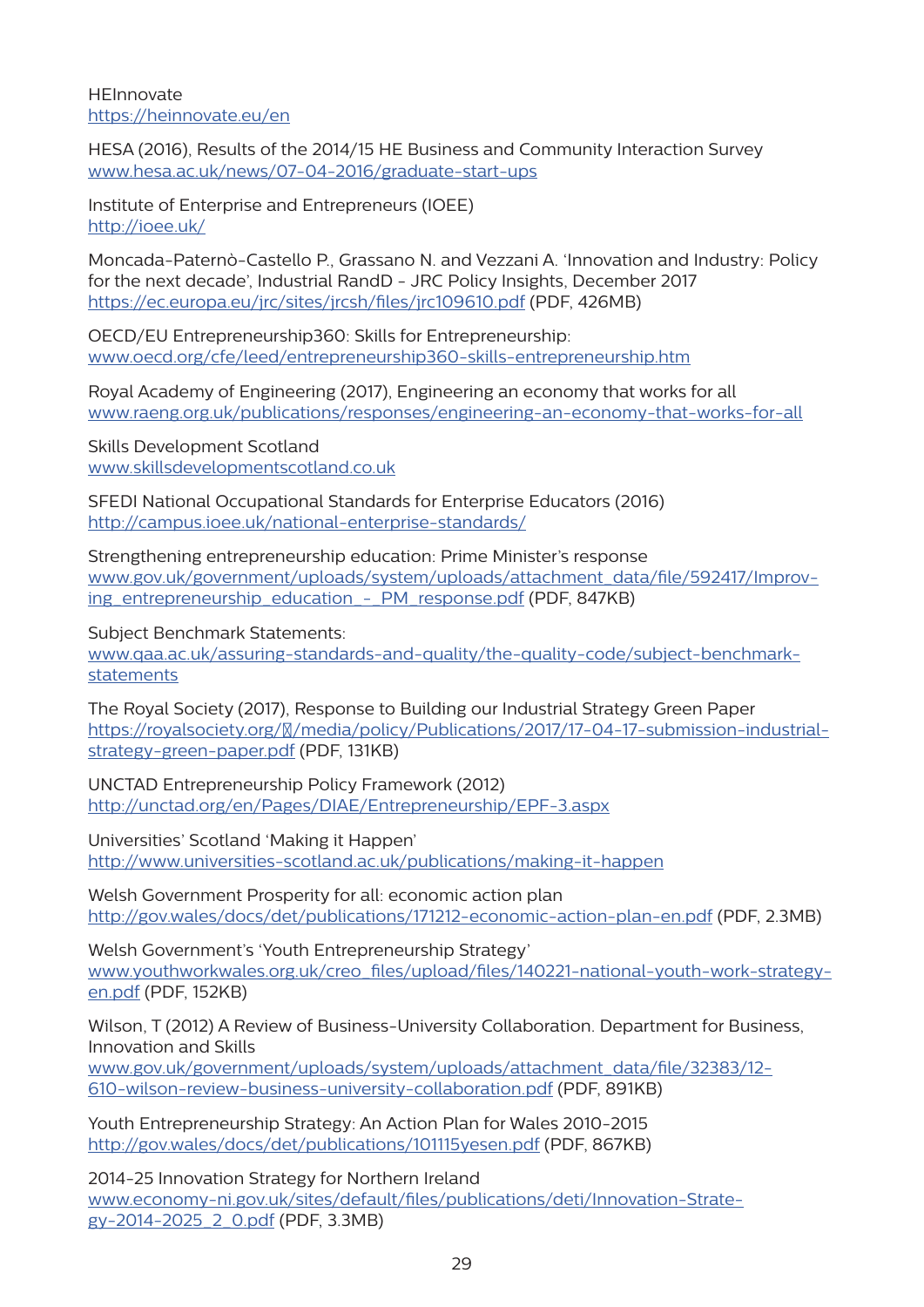# Appendix 2: The Advisory Group

| Nigel Adams              | University of Buckingham                |
|--------------------------|-----------------------------------------|
| <b>Ruth Burchell</b>     | QAA                                     |
| Doug Cole                | <b>HEA</b>                              |
| <b>Neil Coles</b>        | University of Bristol                   |
| Ann Davidson             | Scottish Institute for Enterprise       |
| <b>Charlotte Freeman</b> | Royal Academy of Engineering            |
| <b>Bonnie Hacking</b>    | University of St Andrews                |
| Natasha Hashimi          | Cardiff Metropolitan University         |
| Dan Henderson            | University of the Arts London           |
| Colin Jones              | Queensland University of Technology     |
| Ruth Lowbridge           | <b>SFEDI</b>                            |
| <b>Sarah Pates</b>       | University of Sheffield                 |
| Andy Penaluna (Chair)    | University of Wales Trinity Saint David |
| Jonathan Powell          | <b>Lancaster University</b>             |
| David Rae                | De Montford University                  |
| Kelly Smith              | <b>Coventry University</b>              |
| Emilia Todorova          | QAA (Scotland)                          |
| Sarah Trouten            | <b>IOEE</b>                             |
| Sarah Underwood          | University of Leeds                     |
| Greg Wade                | <b>UUK</b>                              |
| <b>Kate Wicklow</b>      | GuildHE                                 |
| <b>Bruce Wood</b>        | <b>Glasgow Caledonian University</b>    |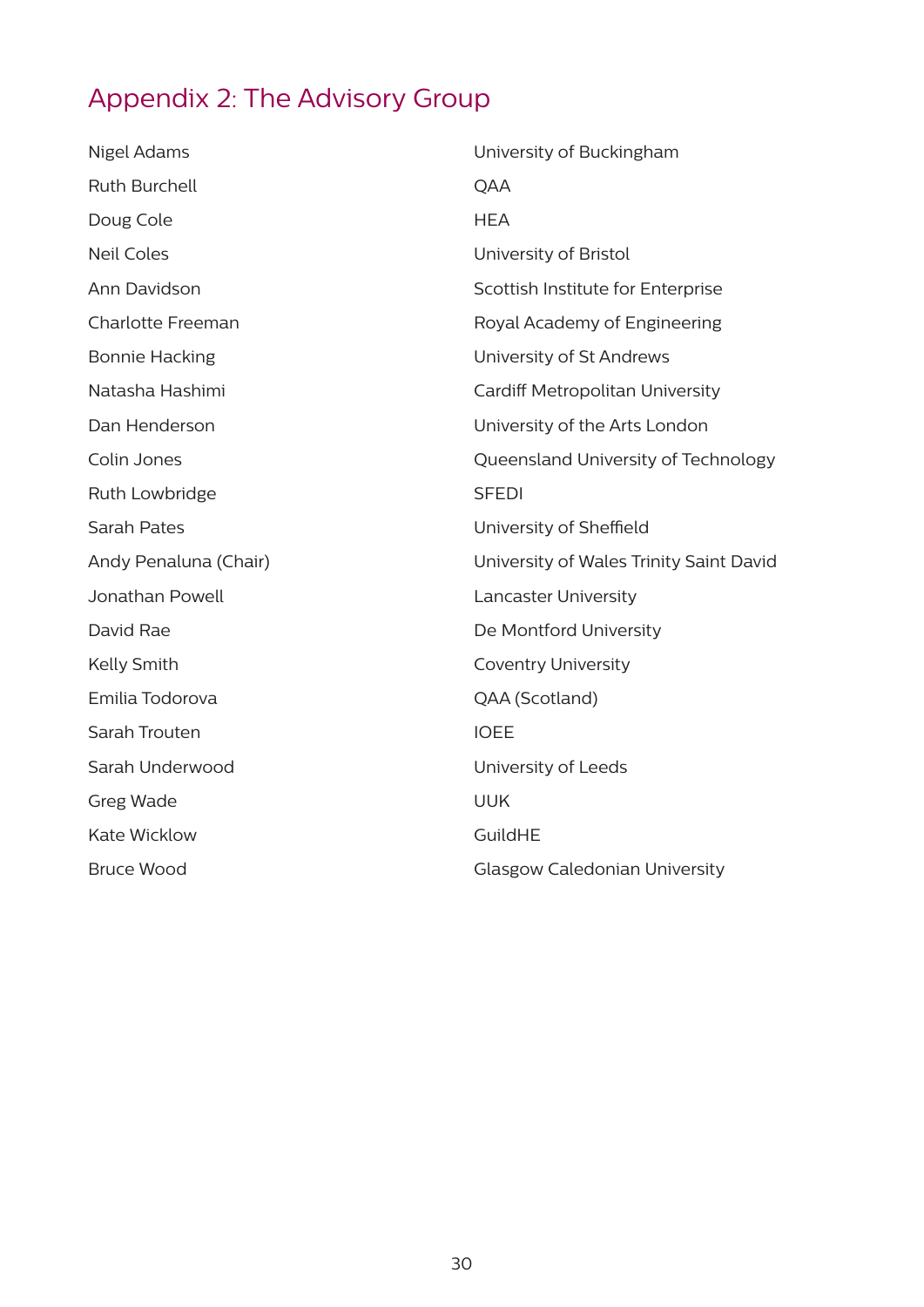# Appendix 3: Partner Organisations

QAA would like to thank the following organisations that have supported this work and provided invaluable expertise.

#### **Enterprise Educators UK** [\(www.enterprise.ac.uk\)](http://www.enterprise.ac.uk)

Enterprise Educators UK (EEUK) is the national network for enterprise educators. Its purpose is simple - to support its members to increase the scale, scope and effectiveness of Enterprise and Entrepreneurship Education and practice. EEUK welcomes this update to the QAA 2012 guidance on Enterprise and Entrepreneurship, as it captures the impact and progress in this significant area and to inform, enhance and promote Enterprise and Entrepreneurship Education in the higher education sector. It supports educators to enhance their practice, to empower their students and graduates to develop the skills, abilities and competencies towards a sustainable, rewarding and impactful professional life.

#### **GuildHE** [\(www.guildhe.ac.uk](http://www.guildhe.ac.uk))

GuildHE was founded in 1967 as the Standing Conference of Principals, and became GuildHE in 2006. By 2020, GuildHE wants to see a sector that is more distinctive, more inclusive and stronger. The diversity of UK higher education nurtures innovation and creativity. It means more choice for students and for graduate employers and more opportunities to reach out to new learners. It encourages healthy competition, fresh approaches to research, different ways of engaging with business and industries, and new ways of enriching the social, economic and cultural prosperity of life in the UK's communities and regions.

#### **The Higher Education Academy** ([www.heacademy.ac.uk](http://www.heacademy.ac.uk))

The Higher Education Academy (HEA) is the national body that champions teaching excellence. It works with governments, ministries, universities and individual academics in the UK and around the globe to improve student outcomes. It provides value to the higher education sector by focusing on the contribution of teaching as part of the wider student learning experience. HEA focuses entirely on improving approaches to teaching, and individual teaching practice, to help improve the student journey into, through and beyond higher education.

#### **The Institute of Enterprise and Entrepreneurs** (<http://ioee.uk>)

The Institute of Enterprise and Entrepreneurs (IOEE) is the first learning institute dedicated to developing and recognising the skills of enterprising people. With a membership of over 30,000 both in the UK and internationally the IOEE recognises the entrepreneurial spirit in everyone. In addition, its programmes are built on extensive research and are designed for those who wish to start and grow their own business, and the business support professionals who work with them including advisers, mentors and enterprise educators.

#### **Institute for Small Business and Entrepreneurship** [\(http://isbe.org.uk\)](http://isbe.org.uk)

The Institute for Small Business and Entrepreneurship (ISBE) is a network for people and organisations involved in small business and entrepreneurship research, policy, education, support and advice. Its primary aim is to put research into policy and practice. Its members are its most valuable resource, offering vast reserves of knowledge and research, and there is a strong community of researchers and practitioners with an enterprise education focus.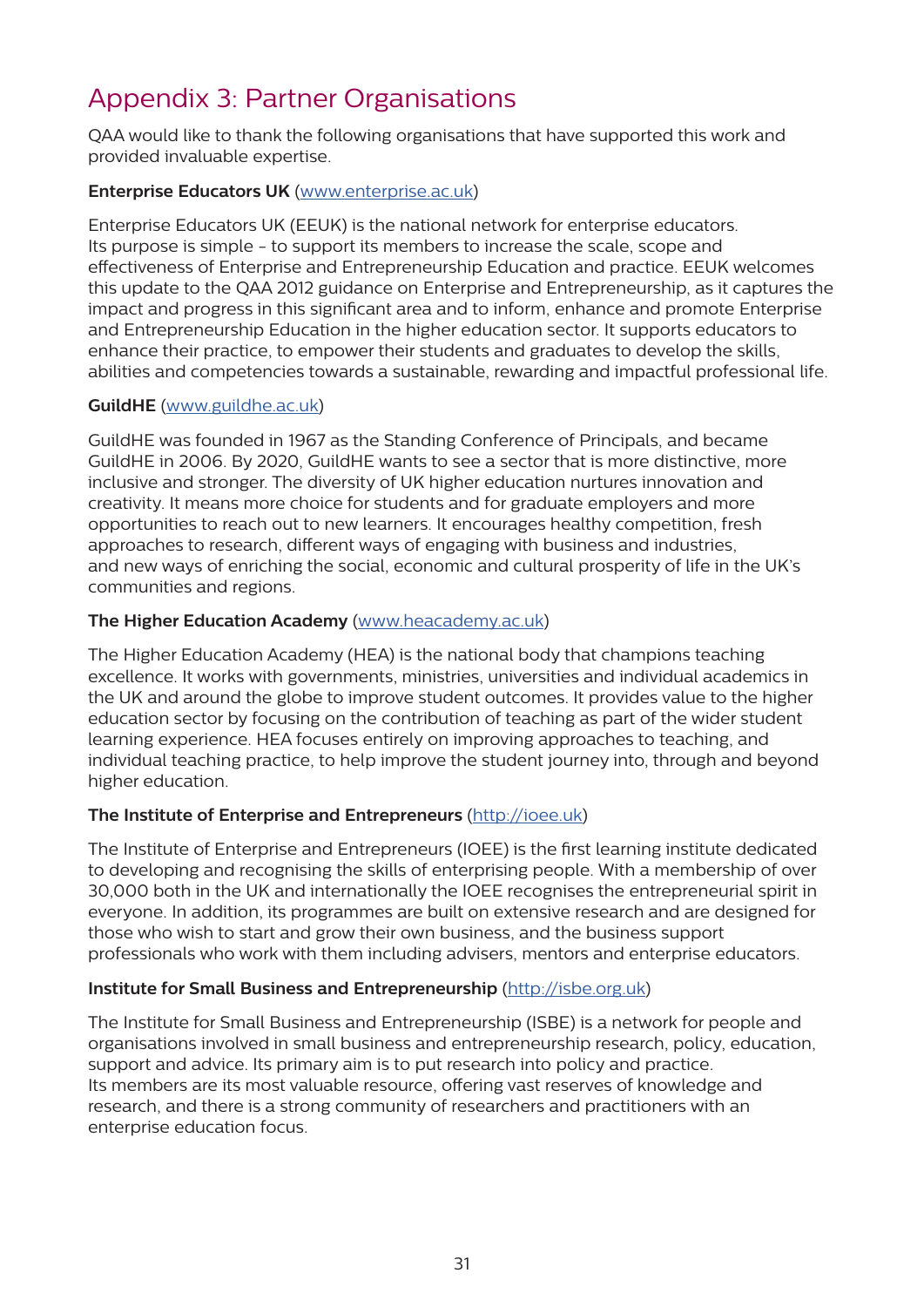#### **The National Centre for Entrepreneurship in Education** ([http://ncee.org.uk\)](http://ncee.org.uk)

The National Centre for Entrepreneurship in Education (NCEE) supports higher education to build its entrepreneurial future. Working with universities, its senior leadership and practitioners it provides a range of services ensuring UK higher education remains at the forefront of Enterprise and Entrepreneurship. It supports organisations to develop their entrepreneurial capacity. NCEE's Entrepreneurial Leaders Programme drives change, and has helped over 150 leaders to respond and react to this complex environment, providing concepts and strategies that work.

#### **The Royal Academy of Engineering** [\(www.raeng.org.uk](http://www.raeng.org.uk))

The Royal Academy of Engineering is the UK's national academy for engineering and brings together the most successful and talented engineers from across the engineering sectors for a shared purpose: to advance and promote excellence in engineering. The Academy takes a lead on engineering education and invests in the UK's world-class research base to underpin innovation. The Academy's Enterprise Hub is a national resource for the UK's most promising engineering entrepreneurs. The Hub makes awards to exemplars of excellence in engineering innovation who receive an intensive package of training and mentoring.

#### **SFEDI** ([www.sfedigroup.com](http://www.sfedigroup.com))

SFEDI is the government-recognised Sector Skills Organisation for enterprise and business support. Established in 1996, SFEDI is recognised as the expert in skills and know-how development for small, medium and micro-sized businesses. Working with a diverse range of organisations in the public, private and third sectors, SFEDI provides enterprising solutions to the challenges and opportunities faced in understanding and supporting enterprise learning and skills development. Its core services include standard setting, quality assurance, research development and delivery of innovative learning and skills.

#### **The Scottish Institute for Enterprise** [\(www.sie.ac.uk](http://www.sie.ac.uk))

The Scottish Institute for Enterprise (SIE) creates opportunities for students to be innovative. SIE works nationally to promote and support Enterprise and Entrepreneurship in Scotland's students. It works closely with local institutions to champion enterprise education and help students start new innovative businesses and social enterprises. SIE provides free one-to-one advice, enterprise workshops and national competitions. Its website is a hub for student-focused enterprise activity happening across Scotland, from enterprise competitions to exciting events and opportunities.

#### **UUK - Universities UK** [\(www.universitiesuk.ac.uk](http://www.universitiesuk.ac.uk))

As the voice of the UK university sector, UUK's priorities include driving innovation, skills and growth. Helping to maintain the world-leading strength of the UK university sector, UUK supports its members to achieve their aims and objectives. It helps to shape the higher education policy agenda, engaging directly with policy makers and other stakeholders. UUK maintains strong and proactive relationships with government, the private sector, the professions and sector agencies. The diversity and autonomy of the UK's higher education sector is critical to its success.

#### **The Quality Assurance Agency for Higher Education** ([www.qaa.ac.uk](http://www.qaa.ac.uk))

The Quality Assurance Agency for Higher Education (QAA) safeguards standards and improves the quality of UK higher education wherever it is delivered around the world. As an independent, not-for-profit organisation, QAA checks that students working towards a UK qualification get the higher education they are entitled to expect. QAA works across all four nations of the UK to raise the standards and quality of higher education, and uses its expertise to support the development of quality assurance systems worldwide.